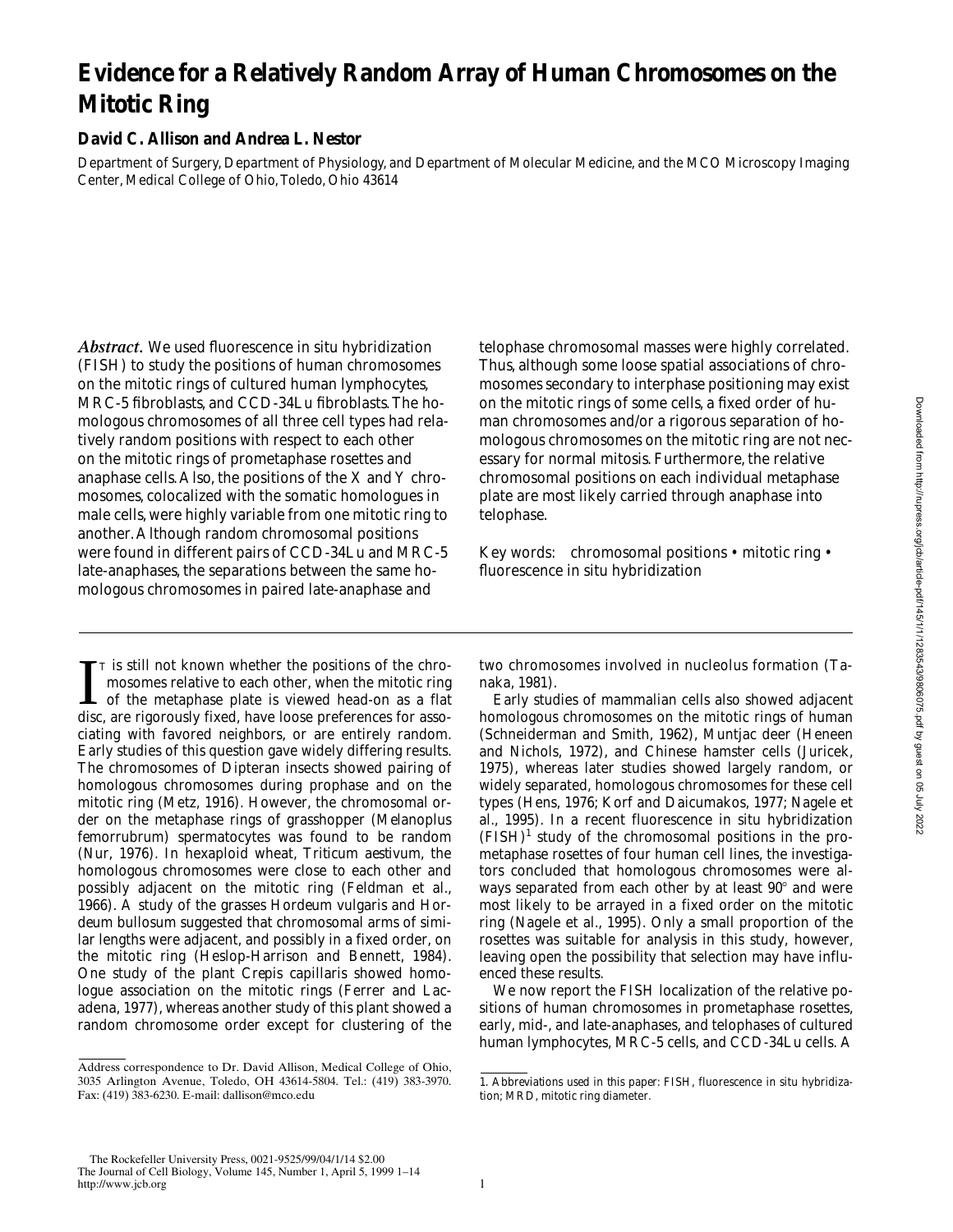new method was developed for measuring chromosomal positions in virtually all anaphases to ensure sampling of the entire mitotic segment. The results of this study were somewhat surprising in that we found largely random chromosomal positions.

### *Materials and Methods*

#### *Cells*

Fibroblasts of the diploid MRC-5 line (a gift of Dr. J. Willey, Medical College of Ohio) and the diploid CCD-34Lu cell line (American Type Culture Collection), both derived from human lung tissue, were grown as monolayers directly on glass slides in RPMI 1640 or EMEM containing L-glutamine (GIBCO BRL), 10% FBS (GIBCO BRL), penicillin, gentamicin, and sodium bicarbonate (Amersham Life Sciences), respectively. The cells were fixed in situ with Carnoy's solution just before confluence. Human lymphocytes were grown in RPMI 1640 with the addition of phytohemagglutinin (Amersham) for 72 h, fixed in Carnoy's, and dropped onto glass slides from 10 cm. The slides were not flamed, but were allowed to air-dry and were stored until hybridization. In some experiments, CCD-34Lu cells were fixed in 4% paraformaldehyde in PBS and stored without drying in 95% alcohol at  $-20^{\circ}$ C until hybridization (Nagele et al., 1995).

### *FISH*

Centromere-specific probes, directly labeled with FluorX (green fluorescence) or Cy3 (red-orange fluorescence), were used when available (Amersham). For the remaining chromosomes, chromosome "paints," labeled with Spectrum orange or Spectrum green, were used (Vysis), and the brightest point on each "paint image" was used as the location of the centromere. For FISH, slides were incubated in a  $2 \times SSC$  solution (pH 7.0) for 30 min, followed by dehydration. The centromeric probe mixtures consisted of 2  $\mu$ l of Cy3-labeled centromeric probe, 2  $\mu$ l of FluorX-labeled centromeric probe, and 10  $\mu$ l of hybridization solution (50% formamide/  $2\times$  SSC/10% dextran sulfate). The centromeric-paint probe mixtures consisted of 1  $\mu$ l of Spectrum orange or green paint probe, 2  $\mu$ l of FluorX or Cy3 centromeric probe, 1  $\mu$ l of ddH<sub>2</sub>O, and 7  $\mu$ l of hybridization solution. The probe mixtures were denatured at  $70^{\circ}$ C for 5 min and placed at  $4^{\circ}$ C until use. Cells hybridized to the centromeric and the paint-centromeric probe mixtures were denatured for 2 and 5 min, respectively, in 70% formamide/ $2 \times$  SSC solution at pH 7.0. The slides were incubated overnight with probe solution in a humidified chamber at 43°C. The slides incubated with the paint-centromeric and the centromeric probes were washed in 50–65% formamide/2 $\times$  SSC solution (pH 7.0), 2 $\times$  SSC, and 2 $\times$  SSC with NP-40 or PBD (pH 8.0), respectively, and counterstained with DAPI. The appropriate number of centromeres were always clearly localized in the Carnoy-fixed mitotic and interphase cells (Fig. 1 A). The paraformaldehyde-fixed CCD-34Lu cells (Nagele et al., 1995) gave relatively dim probe localization under a variety of denaturation times (2–6 min) when compared with the Carnoy-fixed cells. However, treatment of the paraformaldehyde-fixed cells with a weak solution of HCl (200 mM in PBS) for 20 min at room temperature before a 3-min denaturation allowed detection of the appropriate number of fluorescence signals in the majority of rosettes.

### *Microscopy and Image Processing*

The Cy3 and Spectrum orange fluorochromes were localized with a rhodamine-specific filter cube, BP510-560, FT580, LP590, in a Zeiss microscope under epifluorescence optics with a Neofluar  $100\times$  oil immersion lens (NA 1.30; Carl Zeiss, Inc.). The FluorX and Spectrum green fluorochromes were visualized with filter cube BP450-490, FT510, LP520, and a G365, FT395, LP420 filter cube was used for the DAPI stain. Analogue images from a CCD camera mounted on the microscope were digitized and processed for removal of extraneous background fluorescence by Probevision software (Applied Imaging Corp. [AI]). The early and mid-anaphase mitotic rings are perpendicular to the slide surface, and FISH-localized chromosomes in these cells were often in slightly different focal planes. When this occurred, the objective was set at an intermediate focal plane between the two probes, which appeared as slightly larger and less bright spots of light than perfectly focused probes. AI image analysis transforms were used to select the brightest points in each of the defo-

cused spots as the location of probe fluorescence. The AI fluorescence microscopy system separately acquires three black and white images at the emission wavelength of the fluorochrome being localized. The black and white images are combined into one pseudocolor image without any movement or alignment changes. Each image was converted into a color graphic overlay (AI) and further processed with Adobe Photoshop (Adobe Systems Inc.) and Probe Ratio software (JVB Imaging). Data were stored and analyzed with the Quatro Pro spreadsheet (Borland) and the SPSS statistical programs (SPSS Inc.).

The emitted light from the contrasting fluorochromes has different refractive indices in the microscope objective. To test whether the varying focal planes and emission spectra caused significant shifts in image positions, we hybridized female lymphocytes with the FluorX paint probe and the Cy3 centromeric probe for the X chromosome. The two probes showed a perfect positional correspondence for all cells measured (Fig. 1 A), ruling out significant spectral aberrations and alignment problems.

### *Results*

### *Experimental Approach*

After S-phase, the newly replicated sister chromatids condense in prophase (Fig. 1 B, panel a), and many, if not all, prophase cells form a tight ring of chromosomes parallel to the slide surface called the prometaphase rosette (Chaly and Brown, 1988; Nagele et al., 1995) (Fig. 1 B, panel b). The prometaphase rosettes progress directly to less compact metaphases (Fig. 1 B, panel c), followed shortly by anaphase (Chaley and Brown, 1988; Nagele et al., 1995). The early (Fig. 1 B, panel d) and mid- (Fig. 1 C, panel c) anaphase mitotic rings are perpendicular to the slide surface. We found, similar to Nagele et al. (1995), that it was difficult to determine the positions of FISH-localized chromosomes in metaphase figures, which often have partially broken or folded mitotic rings (Fig. 1 B, panel c). This was not the case for the more compact rosettes and anaphases (Fig. 1 B, panels b and d, and Fig. 1 C, panel c). The symmetry of chromosomal positions in  $>99\%$  of the daughter early and mid-anaphases (Fig. 1 B, panel d, and Fig. 1 C, panel c) established that the relative chromosomal positions in the living early and mid-anaphases were maintained after fixation. The mitotic rings of late-anaphases were often parallel to the slide surface (Fig. 1 A, bottom right-hand corner).

*Assay of Prometaphase Rosettes, Late-Anaphases, and Telophases.* The proportion of prometaphases forming flat rosette rings was graded in consecutive lymphocytes and MRC-5 cells. Because it had been reported that only "perfect" rosettes were suitable for analysis of chromosomal positions (Nagele et al., 1995), MRC-5 and lymphocyte rosettes were further classified as being perfect (compact, even, and unbroken mitotic rings), "slightly spread" (slight separation of some chromosomes and/or some central asymmetry), or "gap"  $\langle$  <10% broken area in the ring) rosettes. Perfect rosettes were found for 38% (101/261) and 9% (48/551) of the lymphocyte and MRC-5 prometaphases, respectively. However, no differences in the angular separations in perfect, slightly spread, or gap rosettes were found for any of the cell lines (data not shown), and all three rosette types were subsequently measured, giving estimated sampling frequencies of 90% (234/261) and 29% (162/557) of the lymphocyte and MRC-5 prometaphases, respectively.

Fig. 1 D shows a prometaphase or late-anaphase mitotic ring parallel to the slide surface with the two homologues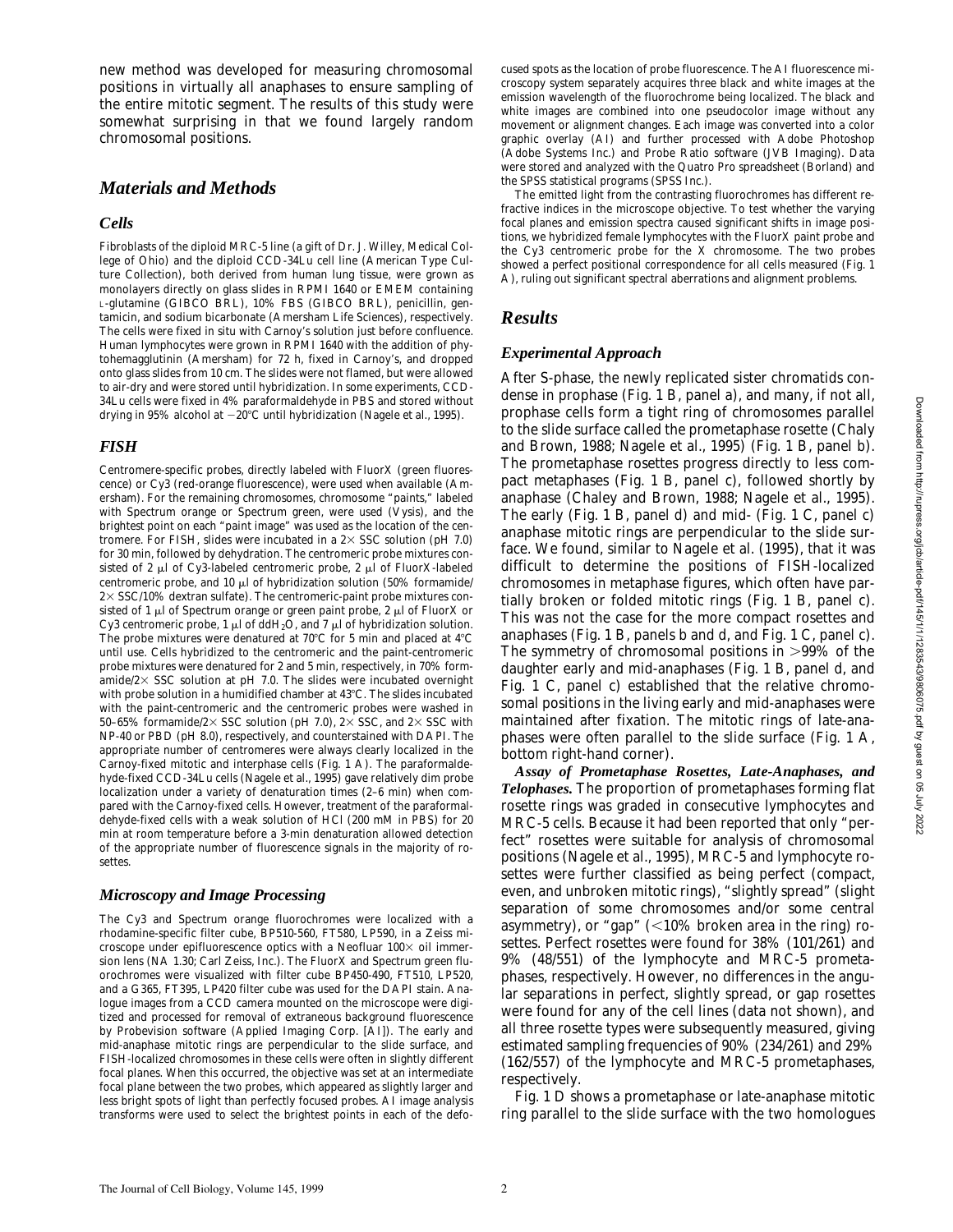

*Figure 1*. (A) FISH-localized homologues of the X chromosomes in female human lymphocytes doubly hybridized with a FluorX-labeled whole chromosome paint probe (yellow) and a Spectrum orange–labeled centromeric probe (blue). The colocalization of both probes in interphase and mitotic cells is apparent. (B) FISHlocalized homologues of MRC-5 chromosomes 11 (yellow) and 17 (blue) in prophase (a); the X (yellow) and 17 (blue) chromosomes in a prometaphase rosette (b); FISH-localized homologues of lymphocyte chromosomes 11 (yellow) and 17 (blue) in a metaphase with undivided centromeres (c); and an early anaphase (d). (C) A grid used to measure rosette chromosomal positions (a); placed over the rosette (b); a mid-anaphase cell with the separating chromosomal masses (c); and a transform of image c in which both mitotic rings are given an identical diameter set on the x-axis, with positive directions on the y-axis being toward the nuclear pole (d). (D) Male rosette with two homologues of chromosome 17 positioned at  $90^\circ$  and  $270^\circ$  and the X chromosome at  $45^{\circ}$ . (E) Ratios of two independent sets of measurements of angular separation between the same chromosomes in MRC-5 and lymphocyte rosettes  $(n = 1,011)$ , showing increasing variability as the angular separations decrease. Bars,  $20 \mu m$ .

of chromosome 17 separated by  $180^\circ$ . A change of position of one homologue leads to two separation angles between these chromosomes, one  $\leq 180^\circ$  and one  $>180^\circ$ . The lower angle was measured, allowing a  $0-180^\circ$  separation range between two rosette chromosomes. However, it was necessary arbitrarily to select a center point to place a measuring grid (Fig. 1 C, panel a) over the ring (Fig. 1 C, panel b). To test the reproducibility of this step, we performed two sets of measurements of the same prometaphase rosettes, with the second measurement set performed without knowledge of the prior location of each rosette's center point (Fig. 1 C, panel b). In Fig. 1 E, the ratios of the first to second angular measurements for each rosette are

plotted on the y-axis against the mean value of the two measurements on the x-axis. There was considerable variability between the two measurement sets, especially for measurements of smaller angular separations (Fig. 1 E). The variability in our study seemed random, because the ratios were both above and below the value of one (Fig. 1 E).

Consecutive, widely separated CCD-34Lu and MRC-5 chromosomal masses were graded as being late-anaphases (flat rings, Fig. 2 D, panel a, and Fig. 2 E, panel a), telophases (flat, elliptical areas without a ring structure, Fig. 2 D, panel b, and Fig. 2 E, panel b), or of indeterminate morphology (not shown), leading to the following classifications: both chromosomal masses being late-anaphases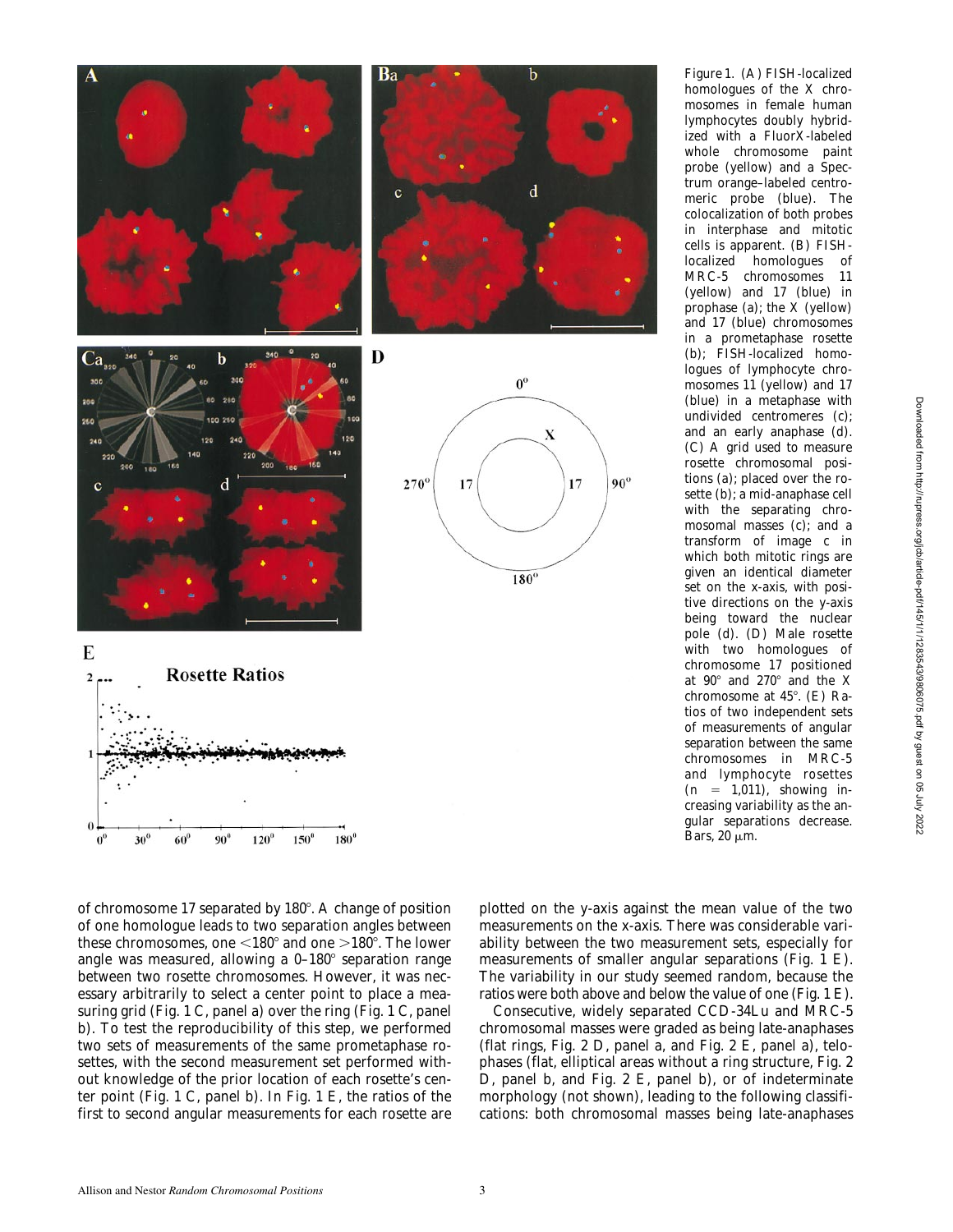

*Figure 2*. (A) Male lymphocyte rosettes with the FISHlocalized homologues of chromosome 17 (blue) and X (yellow) showing widely varying positions. (B) MRC-5 rosettes with the FISH-localized homologues of chromosome 17 (blue) and X (yellow) showing widely varying positions. (C) CCD-34Lu rosettes with the FISH-localized homologues of chromosomes X (yellow) and 7 (blue) showing widely varying positions. (D) CCD-34Lu late-anaphase (a) and telophase (b) pairs with the FISH-localized homologues of chromosomes X (yellow) and 7 (blue). (E) MRC-5 late-anaphase (a) and telophase (b) pairs with the FISH-localized homologues of chromosome 7 (yellow) and X (blue). Bars, 20  $\mu$ m.

being telophases (CCD-34Lu,  $n = 14$  pairs; MRC-5,  $n =$ 30 pairs); and being of mixed/indeterminate morphology (CCD-34Lu,  $n = 40$  pairs; MRC-5,  $n = 22$  pairs). The angular separations in nonpaired, i.e., individual, coded images of these chromosomal masses were measured one at a time, using the geometric centers of each chromosomal mass to center the measuring grid (Fig. 1 C, panel b).

*Early and Mid-Anaphase Assay.* The angular chromosomal separations cannot be measured directly in early and mid-anaphase mitotic rings, which are perpendicular to the slide surface (Fig. 1 B, panel d, and Fig. 1 C, panel c). Linear distances were measured between the anaphase chromosomes and then analyzed to gain an estimate of the native chromosome sequence as detailed in the Appendix.

*Rosette Results.* The angular separations measured between the homologues of chromosomes 11 ( $n = 103$ ) and 17 ( $n = 203$ ) in MRC-5 rosettes, chromosome 17 in male lymphocyte rosettes  $(n = 100)$ , chromosome 7 in female lymphocyte rosettes ( $n = 104$ ), and chromosomes X and 7 in the CCD-34Lu rosettes  $(n = 156)$  were highly variable (Figs. 2, A–C, and Fig. 3, A–F). No evidence was found for fixed ranges of separation between these homologues on the mitotic ring, as equal numbers of homologues were separated by  $\langle 90^\circ \text{ and by } \rangle 90^\circ$  (Fig. 3, A–F). If the chromosomes are in fixed positions in male cells, the angular separations between the X chromosome and the same two somatic homologues should be identical for every rosette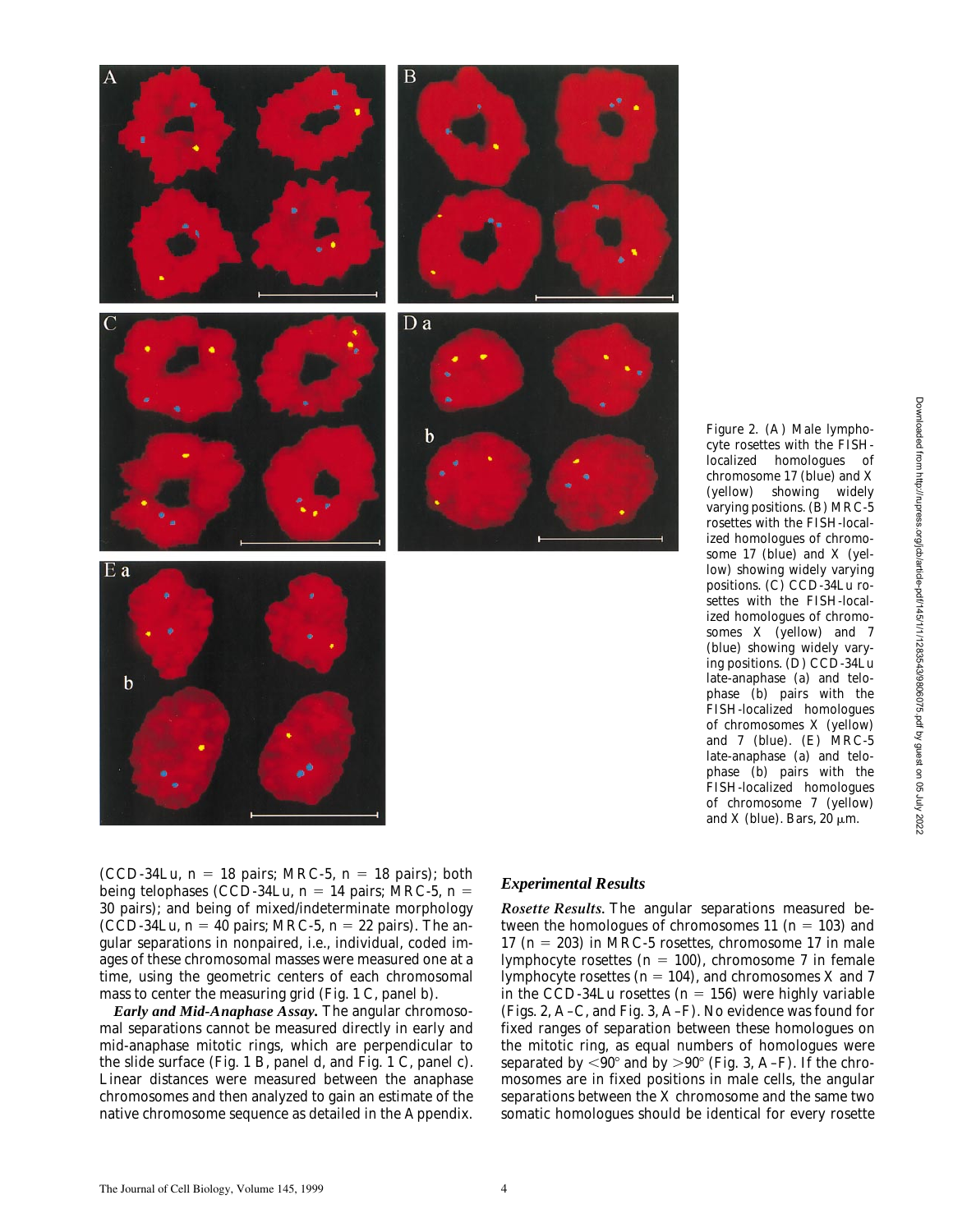

*Figure 3*. Angular separations of FISH-localized chromosomes in MRC-5, lymphocyte, and CCD-34Lu rosettes. (A) MRC-5 chromosome 11 homologues  $(n = 103)$ . (B) MRC-5 chromosome 17 homologues ( $n =$ 203). (C) Male lymphocyte chromosome 17 homologues  $(n = 100)$ . (D) Female lymphocyte chromosome 7  $(n = 104)$ . (E) CCD-34Lu chromosome X homologues  $(n = 156)$ . (F) CCD-34Lu chromosome 7 homologues  $(n = 156)$ . (G and H) Nearest (black bars) and farthest (striped bars) angular separations between the 17 homologues and the X chromosome in male MRC-5 rosettes ( $n = 100$ , G) and male lymphocyte rosettes  $(n = 100, H)$ .

(Fig. 1 D). This was not the case for measurements of the X and 17 chromosome homologues made on male MRC-5 and lymphocyte rosettes, where widely variable angles of separation were found (Fig. 2, A and B, and Fig. 3, G and H).

Random separations of homologous rosette chromosomes were also found for all of the individual lymphocyte chromosomes, MRC-5 chromosomes 11 and 17, and CCD-34Lu chromosomes X and 7 (see Appendix, Table I). Furthermore, the distributions of the nearest angular separations between the somatic chromosomes to either the X or Y chromosome in male lymphocytes rosettes were also highly variable (see Appendix, Table II).

*Early and Mid-Anaphase Results.* We measured the relative chromosomal positions in early and mid-anaphases of all three cell types. Virtually all anaphases were measured, allowing a complete sampling of the mitotic segment. The x-axis distances measured between the early and midanaphase chromosomes were compared with different theoretical models of chromosomal separation on the mitotic ring (see Appendix). The pooled x-axis distances measured between all of the homologous chromosomes in the lymphocyte, MRC-5, and CCD-34Lu early and midanaphases strongly fit the theoretical model for a random, but no other, distribution (see Appendix, Fig. 7 and Table III). The x-axis distances between the individual early and mid-anaphase chromosomes of these cell types predominately fit the random model, although some heterogeneity among these data sets was observed (see Appendix, Table IV).

*Late-Anaphase and Telophase Results.* The chromosomal separations measured in widely separated, late-anaphase rings between the homologues of the CCD-34Lu chromosomes  $X$  and  $7$  and MRC-5 chromosome  $7$  were random (see Appendix, Table I), similar to the prometaphase rosettes. The nearest angles between the homologues of chromosome 7 and the X chromosome measured in MRC-5 (male) late-anaphase rings were highly variable, a finding inconsistent with fixed positions of these chromosomes on the late-anaphase rings (see Appendix, Table II). Also, symmetrical positions were found for the same chromosomes in each daughter of the widely separated chromosomal masses, regardless of chromosomal mass morphology (Fig. 1 A, bottom right-hand corner, and Fig. 2, D and E). This symmetry is quantified in Fig. 4, which shows the correlation between angles measured in each daughter of 142 unselected, and consecutively measured, pairs of widely separated CCD-34Lu  $(n =$ 72) and MRC-5  $(n = 70)$  chromosomal masses. In the figure, the x-axis coordinate of every point is the angle between two homologues measured in one chromosomal mass. The y-axis coordinate is the same angle measured in either the other daughter chromosomal mass of the pair (daughter-paired, Fig. 4 A) or in a randomly selected chromosomal mass of the same cell type (randomly paired, Fig. 4 B). The 214 pairs of angular measurements made in the daughter-paired chromosomal masses (Fig. 4 A) were highly correlated with each other (correlation coefficient  $=$ 0.788), whereas the randomly paired angles (Fig. 4 B) were not correlated (correlation coefficient  $= -0.087$ ). The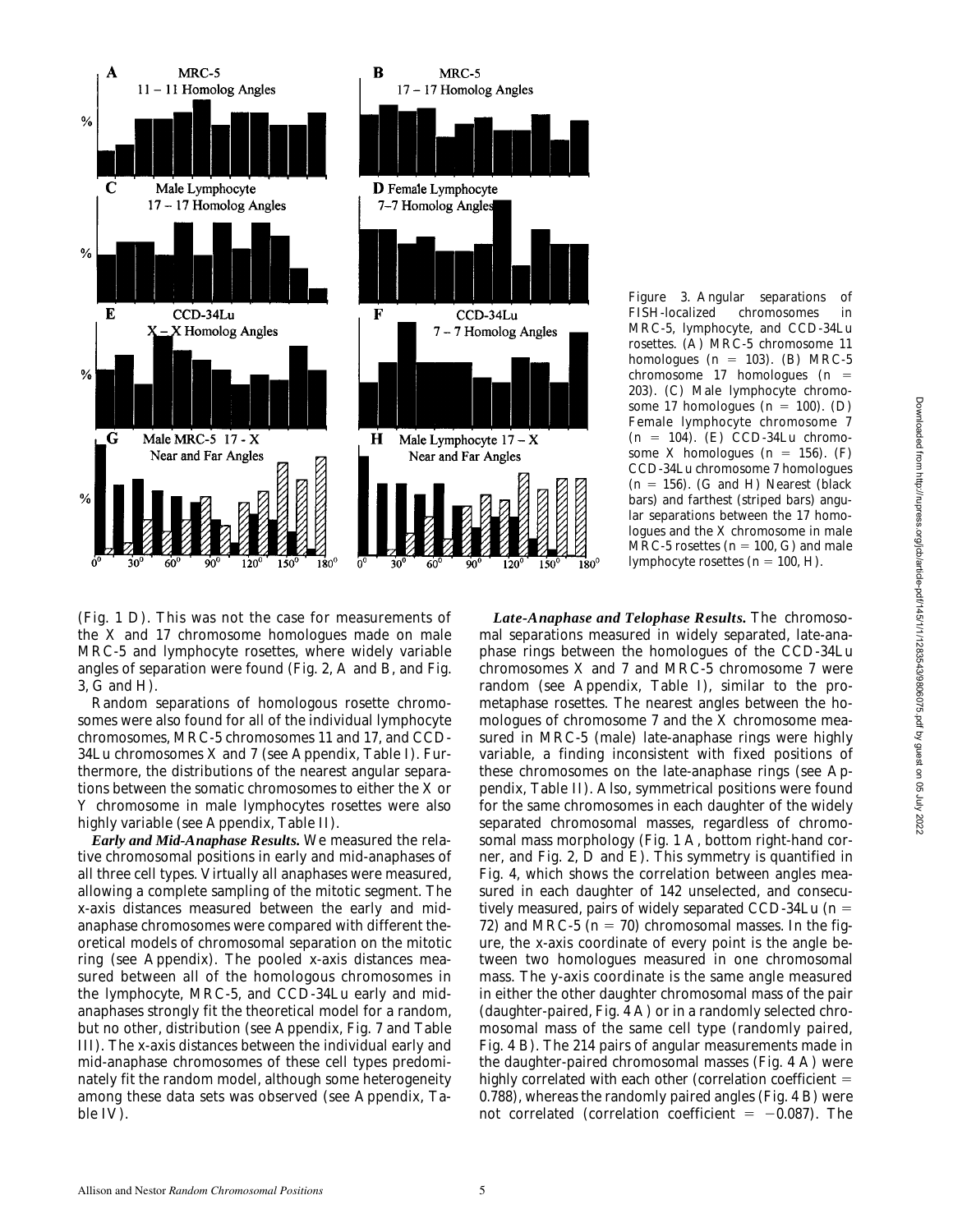

*Figure 4*. Correlation of the angles between the homologues of CCD-34Lu chromosomes X and 7 and MRC-5 chromosome 7 consecutively measured in 142 widely separated pairs of CCD-34Lu  $(n = 72)$  and MRC-5  $(n = 1)$ 70) chromosomal masses (214 pairs of angular measurements compared). The y-axis coordinate of each point plotted is the angle measured between a pair of homologues in one chromosomal mass with the x-axis coordinate being either the same angle measured in the other chromosomal mass of a pair (daughter-paired) or a selected, nondaughter chromosomal mass of the same cell type (randomly paired). It can be seen that the daughterpaired measurements (A)

are highly correlated (correlation coefficient  $= 0.788$ ), whereas the randomly paired measurements (B) are not correlated (correlation coefficient  $= -0.087$ .

daughter-paired angular separations remained highly correlated after the morphologic separation into late-anaphase (54 pairs of measurements), telophase (58 pairs), and mixed/indeterminate (102 pairs) subgroups, with correlation coefficients of 0.856, 0.791, and 0.749, respectively. The randomly paired angles in these morphologic subgroups remained uncorrelated, with correlation coefficients of 0.010,  $-0.189$ , and  $-0.078$ , respectively.

### *Discussion*

We have found several lines of evidence for a largely random assortment of chromosomal positions on the mitotic rings of three human cell types. The first question addressed was whether or not the rigorous  $>90^{\circ}$  separation for all human homologous chromosomes reported by Nagele et al. (1995) for several cell lines could be confirmed and extended to other nontransformed human cells. We were unable to confirm this finding of  $>90^{\circ}$  separation of homologous chromosomes in rosettes of the CCD-34Lu line, a cell type in which this phenomenon had been reported previously to occur (Nagele et al., 1995), or in lymphocyte or MRC-5 rosettes. For all three cell types in our study, an equal number of rosette homologues were separated by  $< 90^{\circ}$  as by  $> 90^{\circ}$  (Fig. 2, A–C, and Fig. 3; see Appendix, Tables I and II). Also, the pooled x-axis distances between homologous early and mid-anaphase chromosomes of the lymphocytes, MRC-5, and CCD-34Lu cells strongly fit the random separation model and only weakly fit, or rejected, all other theoretical models of chromosomal separation (see Appendix, Fig. 7 and Tables III and IV). Finally, the individual angular separations

measured in different pairs of late-anaphase rings between the homologues of CCD-34Lu chromosomes X and 7 and MRC-5 chromosome 7 were highly variable and thus incompatible with fixed chromosomal positions on the mitotic ring (see Appendix, Tables I and II). These differing results between our study and Nagele's study (1995) are not due to variations in fixation, as the CCD-34Lu chromosomes 7 and X have random positions in both Carnoyand paraformaldehyde-fixed rosettes (see Appendix, Table I).

The previously reported finding of widely separated homologous chromosomes led to the speculation that all human chromosomes were in the same fixed order on the mitotic ring and in interphase (Nagele et al., 1995). In addition to our direct experimental evidence against widely separated and fixed chromosomal positions on the mitotic ring (Figs. 1–3; see Appendix, Fig. 7 and Tables I–IV), there are strong theoretical arguments against Nagele's model of rigorously connected chromosomal positions being carried through interphase into subsequent mitotic and meiotic divisions (Nagele et al., 1995). This model requires permanent interconnections between chromosomes, or some other mechanism, to maintain chromosomal spatial order. Although interphase chromosomes are connected to each other, if not by nucleotide strands (Korf and Diacumakos, 1980), then by DNA–protein complexes (Maniotis et al., 1997), there is no evidence that such connections are permanent. The interphase positions of mammalian chromosomes are not static: Barr and Bertram (1949) showed that the position of the X chromosome shifted with electrical stimulation in postmitotic neurons. Shifts in interphase chromosomal positions have also been found in neurons from human epileptic cortex (Borden and Manuelidis, 1988), in lymphocytes during different phases of the cell cycle (Ferguson and Ward, 1992), and in other cells with differentiation (Manuelidis, 1984; Park and De Boni, 1992; Choh and De Boni, 1996). Finally, although Dipteran homologues are paired in adult flies (Metz, 1916), histone gene repeats on the Dipteran chromosome 2 are randomly positioned in the nucleus during the first 13 embryonic cell cycles, and only subsequently pair in late embryos (Hiraoka et al., 1993). It is difficult to imagine how such freedom of interphase chromosome movement, observed for a wide variety of cell types, can be reconciled with fixed and permanent connections between the chromosomes during interphase and on the mitotic ring. Also, if the fixed order of the relative positions of chromosomes on the mitotic ring was maintained from the initial fusing of parental haploid genomes into the next meiotic division, the random, Mendelian segregation of chromosomes could not occur.

A simple mechanism can reconcile many of the conflicting results reported for relative chromosomal positions on the mitotic ring: some have shown loosely organized, or even random, chromosomal positions (Hens, 1976; Nur, 1976; Korf and Diacumakos, 1977; Tanaka, 1981); and others have shown nonrandom positions on the ring (Schneiderman and Smith, 1962; Feldman et al., 1966; Heneen and Nichols, 1972; Juricek, 1975; Hens, 1976; Ferrer and Lacadena, 1977; Heslop-Harrison and Bennett, 1984; Nagele et al., 1995). Different chromosomes have discrete domains within the interphase nucleus (Boveri, 1909; Wilson,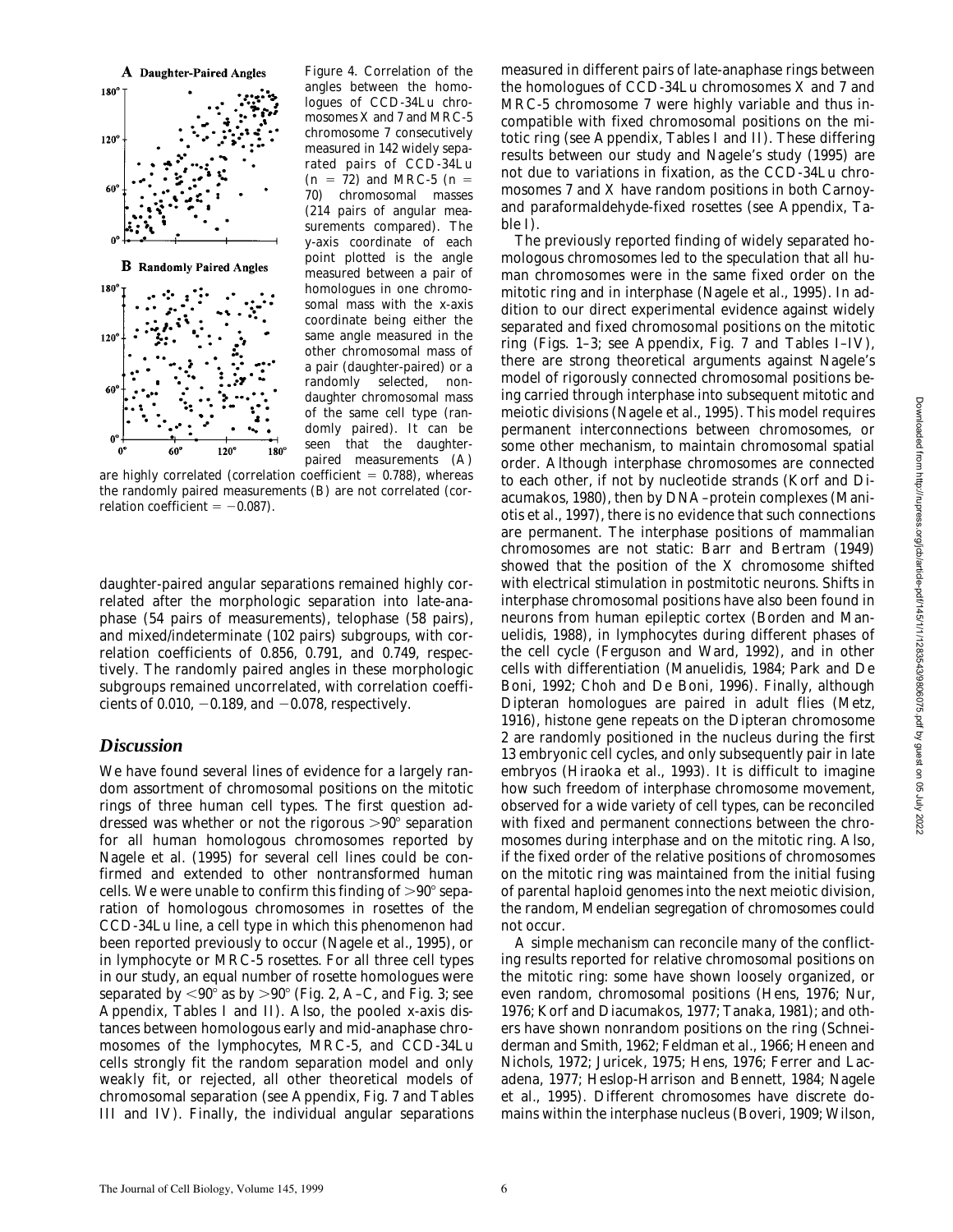1925; Zorn et al., 1979; Vogel and Krüger, 1983; Fussell, 1984; Hubert and Bourgeois, 1986; Ferguson and Ward, 1992; Cremer et al., 1993; Spector, 1993; Carmo-Fonseca et al., 1996; Choh and De Boni, 1996). In 1885, Rabl suggested that the radial chromosomal positions on the mitotic ring during mitosis were a reflection of the relative chromosomal positions in the preceding interphase (Rabl, 1885; Wilson, 1925). The prophase movements of chromosomes support this view, as there are no wide shifts in the positions of the prophase chromosomes relative to each other as they move to the metaphase plate (Bajer and Molè-Bajer, 1956, 1981; Tanaka, 1981; Fussell, 1984; Chaly and Brown, 1988; Hiraoka et al., 1990).

The relative positions of the chromosomes to each other may vary in different interphase cells due to heterogeneity of nucleolus formation from cell to cell (Hens, 1976; Tanaka, 1981; Hubert and Bourgeois, 1986; Borden and Manuelidis, 1988; Park and De Boni, 1992; Lawrence et al., 1993; Carmo-Foneseca et al., 1996), specific transcription patterns induced in response to local differentiation signals (Manuelidis, 1984; Park and De Boni, 1992; Choh and De Boni, 1996), random drift, and possibly other types of chromatin–nuclear envelope interactions (Lamond and Earnshaw, 1998). The shifts in chromosomal positions due to differentiation or in response to external signals may be related to the coupling of actively induced genes to the mRNA processing machinery. Pre-mRNA transcription sites are preferentially associated with discrete pre-mRNA splicing domains (Lawrence et al., 1993; Spector, 1993; Xing et al., 1995; Carmo-Fonseca et al., 1996). It is not clear whether the splicing domains are induced where transcription occurs, and/or whether actively transcribed genes move to these splicing domains (Lawrence et al., 1993; Spector, 1993; Xing et al., 1995; Carmo-Fonseca et al., 1996). If the latter were true, differentiated or induced gene activity would determine gene, and possibly chromosome, location. In support of this occurring,  $\gamma$ -amino butyric acid, a powerful inducer of specific gene expression in pheochromocytoma cells, induces chromatin movement and kinetochore rearrangements in cultured mouse neurons (Holowacz and De Boni, 1991). Also, estrogen induction of the vitellogenin gene family in male *Xenopus laevis* hepatocytes is associated with kinetochore rearrangements (Janevski et al., 1995).

In addition to our finding that seemingly all possible chromosomal arrangements may occur on the mitotic ring (Figs. 1–3; see Appendix, Fig. 7 and Tables I–IV), several lines of evidence in our study also suggested that the relative positions of the chromosomes to each other on a given metaphase plate are transmitted into telophase with remarkable fidelity. First, the homologous centromeres clearly had symmetrical positions in the separating early and mid-anaphase chromosomal masses (Fig. 1 B, panel d, and Fig. 1 C, panel c), ruling out chaotic shifts of chromosomal positions during early karyokinesis. Second, rings similar to those of the prometaphase rosettes (Fig. 1 B, panel b) and metaphases (Fig. 1 B, panel c) are present in many late-anaphases (Fig. 1 A, bottom right-hand corner, Fig. 2 D, panel a, and Fig. 2 E, panel a); suggesting that the ring structure remains intact throughout karyokinesis. Finally, the centromeric positions measured in unselected, individual pairs of late-anaphase and telophase chromosomal masses are highly correlated (Fig. 2, D and E, and Fig. 4), confirming earlier claims of symmetrical chromosomal positions in nonmammalian late-anaphases (Rabl, 1885; Metz, 1916; Tanaka, 1981). All of these findings are consistent with the chromosomal positions on the mitotic plate being carried through anaphase into telophase.

This finding of a permissive mitotic ring which transmits its relative chromosomal order into both daughter telophases suggests a mechanism by which the chromosomal organization of a given interphase nucleus is reestablished in its progeny. Specifically, the nonrandom chromosomal positions of a given interphase cell, induced by nucleolus formation, gene activation, differentiation, or other factors, may lead to similar, nonrandom chromosomal positions on the mitotic ring. This is strongly supported by the results of UV radiation experiments which showed that irradiation of small parts of  $G_0/G_1$  nuclei caused damage to only a few, usually nonhomologous, chromosomes that are later adjacent to each other on the mitotic ring (Zorn et al., 1979; Cremer et al., 1993), a finding consistent with adjacent interphase chromosomes injured by the irradiation ending up in close proximity to each other during mitosis. The symmetrical homologous chromosomes found in the daughter late-anaphase and telophase pairs in our (Fig. 2, D and E, and Fig. 4) and earlier (Rabl, 1885; Metz, 1916; Tanaka, 1981) studies can be simply explained by the carrying over of the relative chromosomal positions on the mitotic ring through anaphase into telophase. Taken together, these results suggest that the spatial chromosomal organization of the interphase nucleus is maintained from one generation to the next.

In summary, there is a relatively random organization of chromosomal positions on the mitotic rings of human MRC-5 cells, CCD-34Lu cells, and lymphocytes, in contrast to a previous report of an invariable  $>90^{\circ}$  separation of homologous human chromosomes on the mitotic ring (Nagele et al., 1995). We also speculate that nonrandom chromosomal associations on the mitotic ring reported for other cell types may be due to the carrying over of nonrandom interphase chromosomal positions to the mitotic ring, and not to the mitotic ring apparatus selecting out a preferred radial chromosomal order before karyokinesis. Thus, our results show that a fixed order of chromosomal positions on the mitotic ring is not fundamental to, or necessary for, the mitotic segregation of human chromosomes, because human MRC-5 cells, CCD-34Lu cells, and lymphocytes go through mitosis quite smoothly. We also found that the relative positions of chromosomes on each metaphase ring seem to be carried through anaphase into telophase.

## *Appendix*

### *Rosette Tables*

Highly variable separations were found between each homologous pair of rosette chromosomes in male and female lymphocytes, MRC-5, and CCD-34Lu cells (Table I), a finding incompatible with fixed chromosomal positions on the mitotic ring. The relative positions of the sex and the somatic chromosomes, colocalized in rosette lymphocytes from a single male donor, were also measured. If the chro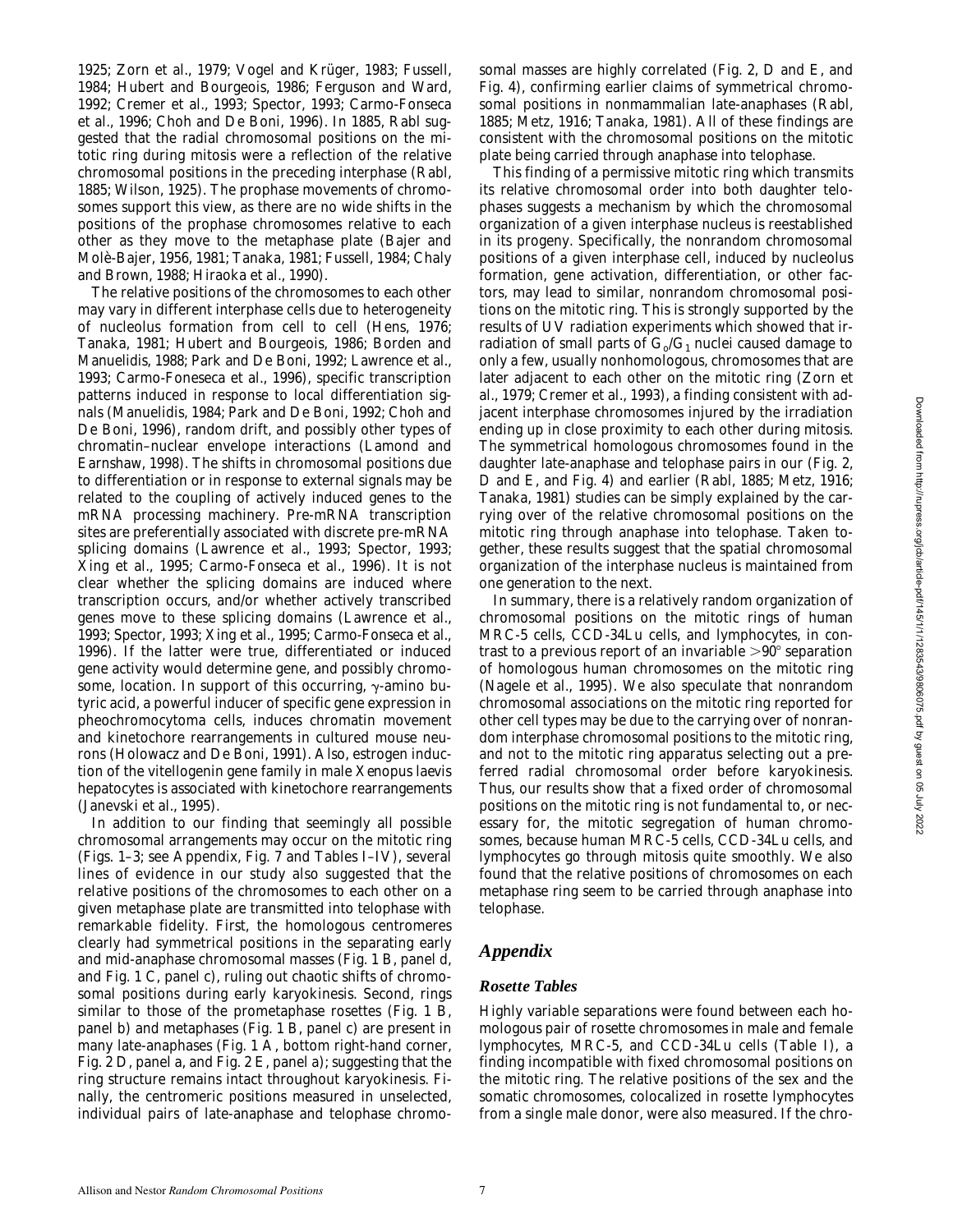*Table I. Separation of the Individual Homologues in Prometaphase Rosettes of All Lymphocyte Chromosomes, MRC-5 Chromosomes 11 and 17, CCD-34Lu Chromosomes X and 7; and the Separation of the Homologues of CCD-34Lu Chromosomes X and 7 and MRC-5 Chromosome 7 in Late-Anaphase Mitotic Rings*

|                |                  |                    |            |                 | Prometaphase rosettes        |                      |              |            |           |
|----------------|------------------|--------------------|------------|-----------------|------------------------------|----------------------|--------------|------------|-----------|
|                |                  |                    |            |                 | Average homologue separation |                      |              |            |           |
|                |                  | Lymphocytes (male) |            |                 |                              | Lymphocytes (female) |              |            |           |
| Chr.           | $\boldsymbol{n}$ | Mean               | Range*     | $SD^{\ddagger}$ | Chr.                         | n                    | Mean         | Range      | <b>SD</b> |
|                |                  | $\circ$            | $\circ$    | $\circ$         |                              |                      | $\circ$      | $\circ$    | $\circ$   |
| 1              | 10               | 114                | $35 - 177$ | 54              | $X-X$                        | 104                  | 88           | $4 - 179$  | 53        |
| $\overline{c}$ | 15               | 97                 | $23 - 180$ | 60              | 7                            | 104                  | 89           | $5 - 179$  | 52        |
| 3              | 11               | 90                 | $23 - 174$ | 55              |                              |                      |              |            |           |
| $\overline{4}$ | 12               | 99                 | $17 - 173$ | 55              |                              |                      | MRC-5 (male) |            |           |
| 5              | 10               | 103                | $21 - 175$ | 49              | П                            | 103                  | 68           | 2–171      | 44        |
| 6              | 25               | 91                 | $6 - 179$  | 55              | 17                           | 203                  | 61           | $0 - 175$  | 42        |
| 7              | 23               | 95                 | $1 - 180$  | 56              |                              |                      |              |            |           |
| 8              | 10               | 106                | $34 - 157$ | 47              |                              | CCD-34Lu (female)    |              |            |           |
| 9              | 10               | 133                | $52 - 178$ | 42              | X-X                          | 156                  | 88           | $2 - 180$  | 52        |
| 10             | 10               | 68                 | $18 - 158$ | 44              | 7                            | 156                  | 90           | $1 - 179$  | 53        |
| 11             | 12               | 66                 | $4 - 149$  | 49              | $X-X^{\S}$                   | 26                   | 64           | $5 - 163$  | 52        |
| 12             | 11               | 122                | $32 - 170$ | 47              | $7^{\frac{8}{3}}$            | 33                   | 93           | $9 - 172$  | 53        |
| 13             | 11               | 72                 | $15 - 178$ | 55              |                              |                      |              |            |           |
| 14             | 12               | 91                 | $14 - 149$ | 48              |                              |                      |              |            |           |
| 15             | 12               | 107                | $36 - 169$ | 48              |                              |                      |              |            |           |
| 16             | 15               | 96                 | $21 - 150$ | 43              |                              |                      |              |            |           |
| 17             | 108              | 83                 | $1 - 173$  | 47              |                              |                      |              |            |           |
| 18             | 12               | 85                 | $13 - 168$ | 49              |                              |                      |              |            |           |
| 19             | 10               | 86                 | $15 - 150$ | 47              |                              |                      |              |            |           |
| 20             | 10               | 87                 | $19 - 155$ | 48              |                              |                      |              |            |           |
| 21             | 10               | 81                 | $26 - 137$ | 38              |                              |                      |              |            |           |
| 22             | 10               | 105                | $1 - 172$  | 59              |                              |                      |              |            |           |
| $X-Y$          | 15               | 97                 | $12 - 179$ | 58              |                              |                      |              |            |           |
|                |                  |                    |            |                 | Late-anaphase rings          |                      |              |            |           |
|                |                  | CCD-34Lu           |            |                 |                              |                      | $MRC-5$      |            |           |
| Chr.           | n                | Mean               | Range*     | $SD^{\ddagger}$ | Chr.                         | $\boldsymbol{n}$     | Mean         | Range      | <b>SD</b> |
|                |                  | $\circ$            | $\circ$    | $\circ$         |                              |                      | $\circ$      | $\circ$    | $\circ$   |
| $X-X$          | 36               | 94                 | $10 - 176$ | 52              | 7                            | 33                   | 101          | $10 - 173$ | 51        |
| 7              | 36               | 94                 | $0 - 172$  | 50              |                              |                      |              |            |           |

*Table II. The Nearest Separation of the Individual Homologues of Chromosomes 1–22 to the X or Y Chromosomes in Male Lymphocyte Rosettes and between the Chromosome 7 Homologues to the X Chromosome in Male MRC-5 Late-Anaphases (Fig. 2 E, panel a)*

|                |     |         | X chromosome                                                                                      |                 |    |         | Y chromosome |         |
|----------------|-----|---------|---------------------------------------------------------------------------------------------------|-----------------|----|---------|--------------|---------|
| Chr.           | n   | Mean    | Range*                                                                                            | $SD^{\ddagger}$ | n  | Mean    | Range        | SD      |
|                |     | $\circ$ | $\circ$                                                                                           | $\circ$         |    | $\circ$ | $\circ$      | $\circ$ |
| 1              | 5   | 61      | $6 - 122$                                                                                         | 41              | 5  | 60      | $2 - 140$    | 51      |
| $\overline{2}$ | 5   | 59      | $9 - 118$                                                                                         | 39              | 10 | 78      | $9 - 140$    | 42      |
| 3              | 5   | 62      | $31 - 117$                                                                                        | 36              | 6  | 106     | 58-141       | 34      |
| $\overline{4}$ | 5   | 53      | $5 - 168$                                                                                         | 67              | 7  | 48      | $13 - 99$    | 26      |
| 5              | 5   | 56      | $10 - 75$                                                                                         | 26              | 5  | 50      | $2 - 123$    | 49      |
| 6              | 5   | 87      | $29 - 156$                                                                                        | 52              | 20 | 64      | $9 - 120$    | 38      |
| 7              | 5   | 88      | $24 - 155$                                                                                        | 61              | 18 | 61      | $9 - 178$    | 44      |
| 8              | 5   | 44      | $20 - 106$                                                                                        | 36              | 5  | 35      | $3 - 85$     | 31      |
| 9              | 5   | 50      | $9 - 102$                                                                                         | 40              | 5  | 47      | $1 - 145$    | 61      |
| 10             | 5   | 52      | $21 - 142$                                                                                        | 51              | 5  | 69      | $11 - 135$   | 58      |
| 11             | 6   | 94      | $17 - 158$                                                                                        | 53              | 6  | 44      | $5 - 97$     | 34      |
| 12             | 5   | 52      | $4 - 79$                                                                                          | 31              | 6  | 68      | $33 - 107$   | 25      |
| 13             | 5   | 109     | $73 - 137$                                                                                        | 25              | 6  | 65      | $40 - 109$   | 25      |
| 14             | 6   | 53      | $4 - 102$                                                                                         | 33              | 6  | 65      | $9 - 129$    | 41      |
| 15             | 5   | 69      | $25 - 124$                                                                                        | 37              | 7  | 82      | $33 - 104$   | 24      |
| 16             | 5   | 52      | $10 - 145$                                                                                        | 55              | 10 | 57      | $3 - 164$    | 50      |
| 17             | 103 | 59      | $0 - 162$                                                                                         | 42              | 5  | 73      | $10 - 116$   | 43      |
| 18             | 5   | 43      | $9 - 77$                                                                                          | 31              | 5  | 52      | $5 - 88$     | 30      |
| 19             | 5   | 26      | $2 - 66$                                                                                          | 27              | 5  | 99      | 68-139       | 30      |
| 20             | 5   | 55      | $2 - 105$                                                                                         | 38              | 5  | 67      | $19 - 150$   | 52      |
| 21             | 5   | 53      | $5 - 105$                                                                                         | 47              | 5  | 75      | $17 - 161$   | 54      |
| 22             | 5   | 50      | $1 - 105$                                                                                         | 40              | 5  | 75      | $31 - 127$   | 39      |
|                |     |         | Nearest angle between the chromosome 7 homologues and the X chromosome in<br>MRC-5 late-anaphases |                 |    |         |              |         |
|                | n   | Mean    | Range*                                                                                            | $SD^{\ddagger}$ |    |         |              |         |
|                |     | $\circ$ | $\circ$                                                                                           | $\circ$         |    |         |              |         |
|                | 33  | 66      | $1 - 158$                                                                                         | 40              |    |         |              |         |

\*Range of the nearest angular separations measured between the individual homologues in rosette or late-anaphase rings.

‡Standard deviation.

(Fig. 1 B, panel d, and Fig. 1 C, panel c). The linear distances between the FISH-localized chromosomes of these cells must be analyzed to estimate their relative ring positions. The first step is to align the images with a measuring coordinate system. Fig. 5 A shows a drawing of the anaphase in Fig. 1 C, panel c, with the addition of the mitotic spindle apparatus and the mitotic ring diameters (MRDs), placed through the mid-lateral edges of each chromosomal mass. In Fig. 5 B, the chromosomal masses are aligned so that their MRDs are on the x-axis of the measuring coordinate system, with the y-axis coordinates of one image inverted so that all positive y-axis directions are toward the nuclear pole (Fig. 5 B). The X, Y plane (focal plane) is parallel to the slide surface, and the z-axis is perpendicular to the slide surface (not shown).

### *Correction for Varying Anaphase Spread*

A composite overlay (Fig. 5 C) of the images in Fig. 5 B shows imperfect alignment of the chromosomal mass edges and centromeric positions due to varying spread on the slide surface. Fig. 5 D is a composite of 346 chromo-

\*Range of angular separations measured between the individual homologues in rosette or late-anaphase rings.

‡Standard deviation.

§Paraformaldehyde-fixed cells.

mosomes are in a fixed order, or in the same position, in each male mitotic ring, the nearest angle between the X and Y chromosomes to each pair of somatic homologues should have the same value from rosette to rosette. This was not the case; the nearest rosette angle of each pair of somatic chromosomes with both sex chromosomes was highly variable (Table II). Finally, paraformaldehyde- and Carnoy-fixed CCD-34Lu rosettes had random positions between the homologues of the X and 7 chromosomes (Table I).

### *Early and Mid-Anaphase Assay*

The angular separations between early and mid-anaphase chromosomes cannot be directly measured because their mitotic rings are largely perpendicular to the slide surface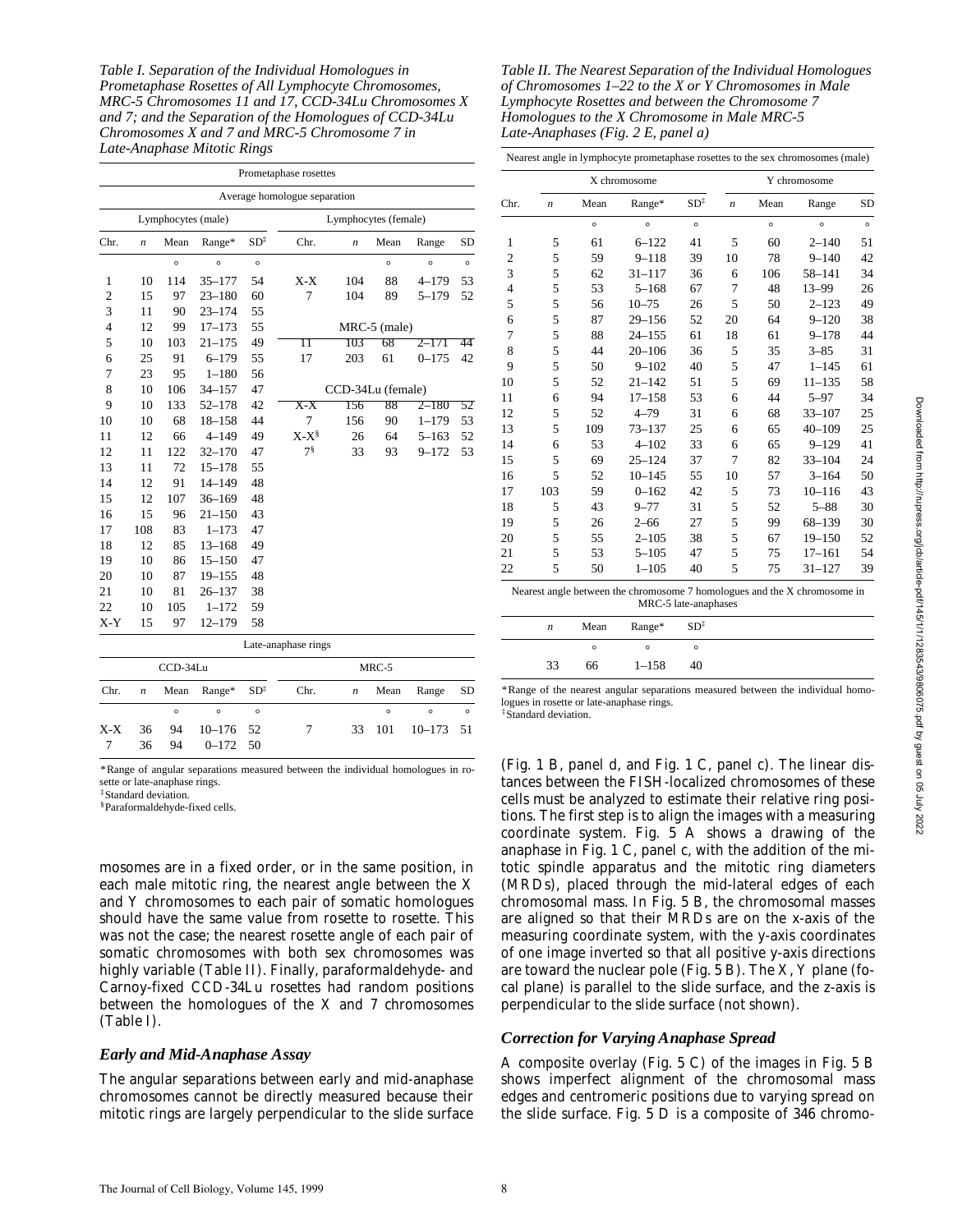

*Figure 5*. Coordinates for measuring chromosomal separations. (A) Anaphase from Fig. 1 C, panel c, showing the mitotic spindle apparatus and MRDs drawn through the mid-lateral edges of each chromosomal mass. Dots correspond to the centromere locations. (B) The MRDs of the chromosomal masses of A placed on the x-axis, with the y-axis coordinates in the right chromosomal mass image inverted so that all y-axis positive directions are toward the nuclear pole. The X, Y plane is parallel to the slide surface. (C) Composite in which the chromosomal masses of B are superimposed over each other. (D) Composite of the outer edges of 346 early and mid-anaphase lymphocyte chromosomal masses and 1,384 centromeric positions (dots). (E) Distances between the homologous chromosomes in five groups of chromosomal masses sorted by area: both the average X (black bars) and Y (white bars) distances between homologues increase with chromosomal mass area (correlation coefficients of 0.95 and 0.90, respectively). (F) Composite of the outer edges and centromeric positions of these chromosomal masses after the area of each chromosomal mass image has been adjusted to an identical MRD as in Fig. 1 C, panel d. (G) Relationship between chromosomal mass area and the interchromosomal distances after the area correction to an identical MRD. The x-axis distances are now independent of area (correlation coefficient  $= -0.11$ ), whereas the y-axis measurements are still area dependent (correlation coeffi- $\text{cient} = 0.93$ ).

somal masses, where even more widely varying positions of the outer edges (black lines) and the centromeric positions (dots) are seen. This varying spread causes a correctable error in the linear distances measured between the FISH-localized chromosomes. Fig. 5 E shows the average X and Y distances between 692 pairs of homologous chromosomes measured in five equal groups of the chromosomal masses shown in Fig. 5 D, sorted by areas; both the X and Y distances between the same chromosomes are relatively longer in the larger chromosomal masses (correlation coefficients of 0.95 and 0.90, respectively). To correct this, each chromosomal mass area was adjusted to produce an identical MRD on the x-axis, as shown in Fig. 1 C, panel d, and Fig. 5 F. The x-axis distances between the chromosome pairs become independent of chromosomal mass area after this transformation (correlation coefficient  $= -0.11$ ), whereas the y-axis distances remain highly area dependent (correlation coefficient  $= 0.93$ , Fig. 5 G).

### *Corrections for Fixation Distortions and Superimposed Chromosomes*

Fig. 6 A is a frequency distribution of a large number of x-axis centromeric positions measured in early and midanaphase mitotic rings, creating a postfixation cross section of centromeric density in the X, Z plane, i.e., through the MRD (x-axis) and perpendicular to the slide surface (z-axis). It can be seen in Fig. 6 A that there are relatively fewer centromeres at either end of this curve (towards  $X = 0\%$  and 100%), due to flattening of the mitotic ring edges from fixation to the slide. Fig. 6 A is also divided into 23 intervals, which contain the same number of centromeres. The x-axis positions of these intervals provide a scaling framework to correct for fixation distortions and for chromosomes superimposed over each other in the perpendicular early and mid-anaphase mitotic rings (Fig. 1 B, panel d, and Fig. 1 C, panel c).

In Fig. 6 B, this frequency distribution is drawn to represent a collapsed mitotic ring, with the 23 interval areas bisected to define the x-axis locations of two sets of 23 chromosomes; one in the top half and the other in the bottom half on the z-axis. The chromosome locations are labeled in a clockwise direction from 1 to 46 (1–23 top chromosome set, 24–46 bottom chromosome set). The x-axis location of each chromosome in the top chromosome set is superimposed over that of a chromosome in the bottom set, i.e., a chromosome located on the x-axis at 5% would have an equal chance of being in the locations labeled 1 or 46, and a chromosome in the center of the x-axis at 50% would have an equal chance of being in locations 12 or 35, and so on (Fig. 6 B). Fig. 6, C–E, shows the positions of two pairs of chromosomes (labeled Aa and Bb) in three fixed mitotic rings. Fig. 6 C shows two possible positions for chromosomes adjacent to each other in the native ring, or a 1 position  $(8^{\circ})$  separation. Fig. 6, D and E, shows two possible slide positions for pairs of chromosomes with native 10 position (82 $^{\circ}$ , Fig. 6 D) and 22 position (180 $^{\circ}$ , Fig. 6 E) separations. The chromosomes labeled A and a are in positions which give maximum x-axis distances, occurring when the chromosomes are not superimposed over each other and are towards either ring edge  $(X = 0\% \text{ or } 100\%),$ where the interchromosomal distances on the x-axis are relatively longer (Fig. 6 B). The chromosomes labeled B and b are in positions giving minimum x-axis distances (Bb), occurring when the two chromosomes are superimposed over each other. It can be seen that the maximum x-axis distances are dependent upon the underlying chromosomal separations in the native, unfixed rings, being 11,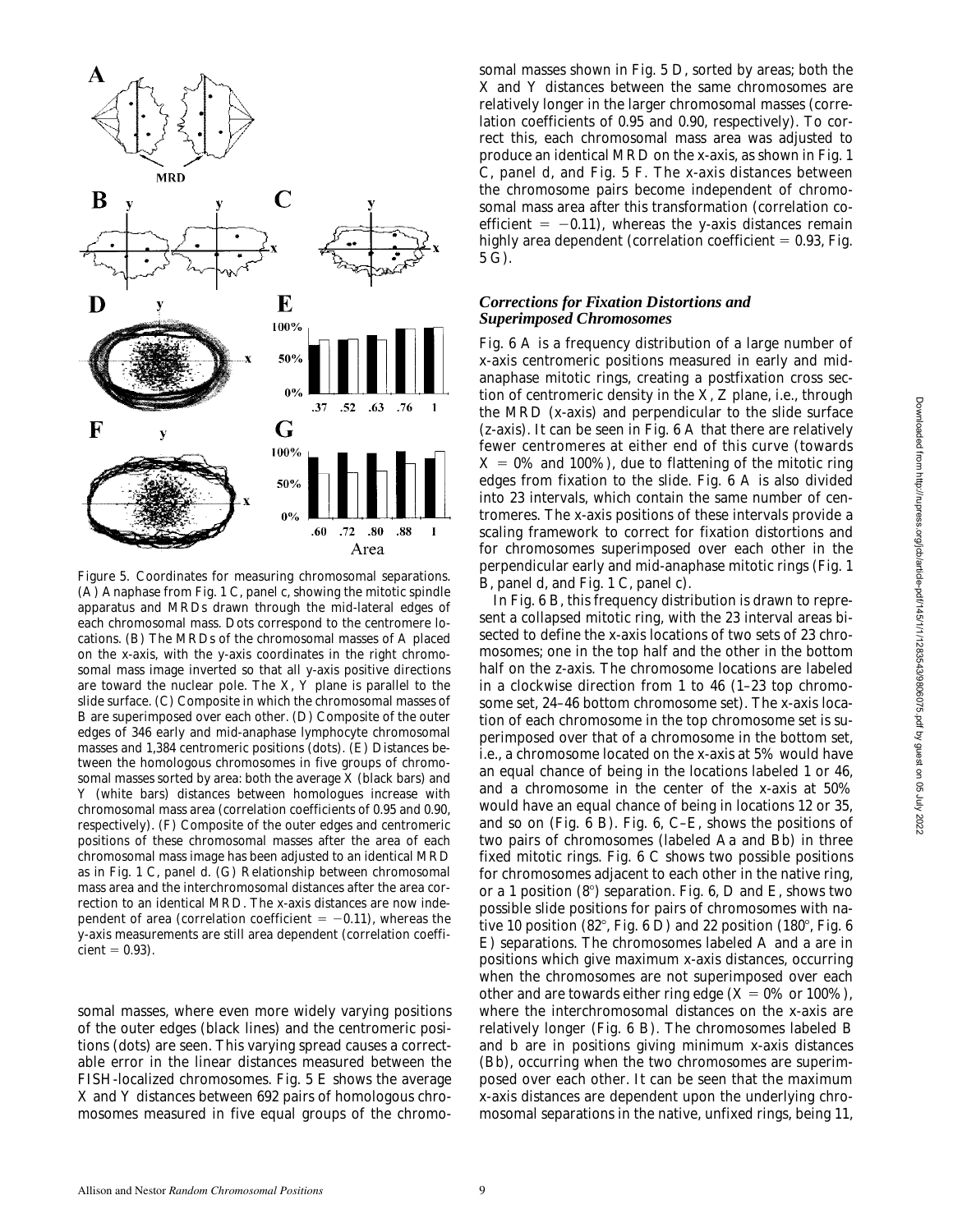

*Figure 6.* A scaling framework to reconstruct the x-axis distances between fixed anaphase chromosomes back to the native chromosomal sequence. (A) Distribution of the x-axis locations of 7,810 centromeres (2,154 MRC-5 cells and 5,656 lymphocytes) measured in chromosomal mass images aligned and transformed as in Fig. 1 C, panel d. The 23 light and shaded intervals each contain an identical number of centromeres. There are relatively fewer centromeres at either end of the x-axis (toward 0% or 100%) where the fixed mitotic ring edges stretch to meet the slide surface. (B) Panel A drawn as a fixation-distorted mitotic ring viewed in the Z, X plane: the z-axis is perpendicular to the slide surface with the x-axis through the MRD. B defines the x-axis locations of an upper set of chromosomes (labeled 1–23) farthest from the slide surface on the z-axis, and a bottom set of chromosomal locations (24–46) adjacent to the slide surface. The x-axis slide location of each individual upper-set chromosome is superimposed over that of a mirror-image chromosome of the bottom set. (C–E) Views of three mitotic rings fixed to the slide surface through the Z, X plane. Each panel shows the positions of two pairs of chromosomes with the same separation in the native mitotic ring, but fixed in different ring positions on the slide to produce maximum (labeled A and a) and minimum (labeled B and b) x-axis distances between them. (C) 1 position separation  $(8^\circ)$  on the native mitotic ring. (D) 10 position separation  $(82^{\circ})$ . (E) 22 posi-

tion separation (180°). The A-a, or maximum, x-axis distances possible for each pair of chromosomes are also shown beneath each panel. (F) Theoretical distributions for the x-axis distances for two chromosomes with 1 position (8°, panel a), 10 position (82°, panel b), and 22 position (180 $^{\circ}$ , panel c) of separation in the native mitotic ring.

48, and 100%, respectively, for the 1, 10, and 22 position separations (labeled A–a in Fig. 6, C–E).

### *Calculation of X-Axis Distances for Different Native Chromosomal Separations*

Assume that 46 anaphases, each with the same two chromosomes 10 positions apart in their mitotic rings, are fixed in 46 different positions on the slide surface. The first ring is fixed in a position so that the two chromosomes are in the locations labeled 1 and 11 in Fig. 6 B, or the positions drawn as A and a in Fig. 6 D. The next ring is fixed so that the two chromosomes are in locations 2 and 12, and the remaining 44 rings are fixed in positions so that the two chromosomes are in the locations labeled 3 and 13, 4 and 14, … 45 and 9, and 46 and 10 of Fig. 6 B, respectively. The 46 x-axis distances measured between these chromosome pairs in all 46 rings are the set of x-axis distances between

the locations labeled 1–11, 2–12, 3–13, … 45–9, and 46–10 in Fig. 6 B. This set of 46 x-axis distances is the theoretical distribution for a 10 position  $(82^{\circ})$  chromosomal separation (Fig. 6 F, panel b). If several hundred, or more, early and mid-anaphases having two chromosomes with a 10 position separation were randomly fixed to a slide, the x-axis distances measured between each of these chromosome pairs would fall on, or close to, one of the 46 values in this 10 position theoretical distribution. Similarly, the theoretical distribution of measured x-axis distances for anaphases whose native mitotic rings have two adjacent chromosomes ( $8^\circ$  or a 1 position separation, Fig. 6 F, panel a) consists of the x-axis distances between the locations 1–2, 2–3, 3–4, … 45–46, 46–1, and the theoretical distribution for two chromosomes with a native separation of 22 positions  $(180^{\circ},$  Fig. 6 F, panel c) consists of the x-axis distances between the locations 1–23, 2–24, 3–25, … 45–21, and 46–22 of Fig. 6 B.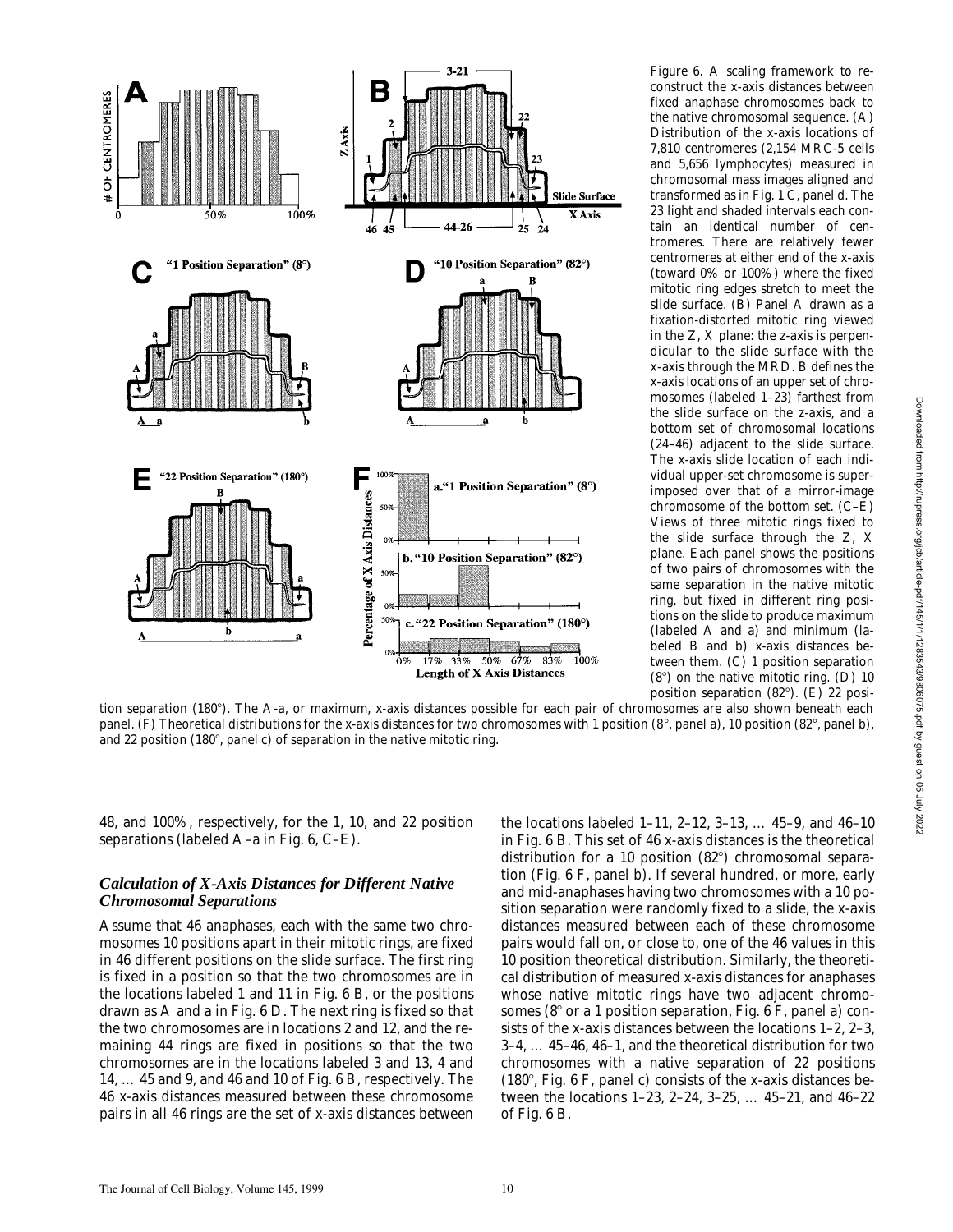Table III.  $\chi^2$  Analysis for Fit between the Theoretical Models of X-Axis Distances Measured on the Slide Surface for Different *Chromosomal Separations on the Native Mitotic Ring and Pooled Anaphase X-Axis Distances Actually Measured between Homologous Lymphocyte (1–22, XX, XY), MRC-5 (11, 17), and CCD-34Lu (X, 7) Chromosomes*

| Theoretical models        |                          |           |                                                                |                                                    | Analysis of fit                                                                  |                                                            |                                                              |
|---------------------------|--------------------------|-----------|----------------------------------------------------------------|----------------------------------------------------|----------------------------------------------------------------------------------|------------------------------------------------------------|--------------------------------------------------------------|
| Chr. separation position  | Mean<br>x-axis<br>dist.* | Range     | Lymph, 1-22, XX,<br>XY (male & female)<br>$n = 5,304$<br>$P^*$ | Lymph, $1-22$ , $XY$<br>(male)<br>$n = 3,524$<br>P | Lymph, 3, 6, 7, 8, 11, 15,<br>17, XX (female)<br>$n = 1,780$<br>$\boldsymbol{P}$ | MRC-5, 11, 17<br>(male)<br>$n = 1,042$<br>$\boldsymbol{P}$ | CCD-34Lu, XX, 7<br>(female)<br>$n = 816$<br>$\boldsymbol{P}$ |
| $\circ$                   | $\frac{9}{6}$            | $\%$      |                                                                |                                                    |                                                                                  |                                                            |                                                              |
| $1(8^\circ)$              | 4                        | $0 - 11$  | 0.000                                                          | 0.000                                              | 0.000                                                                            | 0.000                                                      | 0.000                                                        |
| $2(16^{\circ})$           | 9                        | $0 - 17$  | 0.000                                                          | 0.000                                              | 0.000                                                                            | 0.000                                                      | 0.000                                                        |
| $3(25^{\circ})$           | 12                       | $0 - 22$  | 0.000                                                          | 0.000                                              | 0.000                                                                            | 0.000                                                      | 0.000                                                        |
| 4(33°)                    | 15                       | $0 - 26$  | 0.000                                                          | 0.000                                              | 0.000                                                                            | 0.000                                                      | 0.000                                                        |
| 5 $(41^{\circ})$          | 18                       | $0 - 30$  | 0.000                                                          | 0.000                                              | 0.000                                                                            | 0.000                                                      | 0.000                                                        |
| 6(49°)                    | 21                       | $0 - 33$  | 0.000                                                          | 0.000                                              | 0.000                                                                            | 0.000                                                      | 0.000                                                        |
| 7(57°)                    | 24                       | $0 - 37$  | 0.000                                                          | 0.000                                              | 0.000                                                                            | 0.000                                                      | 0.000                                                        |
| $8(65^{\circ})$           | 26                       | $0 - 41$  | 0.000                                                          | 0.000                                              | 0.000                                                                            | 0.000                                                      | 0.000                                                        |
| $9(74^{\circ})$           | 28                       | $0 - 44$  | 0.000                                                          | 0.000                                              | 0.000                                                                            | 0.000                                                      | 0.000                                                        |
| $10(82^{\circ})$          | 30                       | $0 - 48$  | 0.000                                                          | 0.000                                              | 0.000                                                                            | 0.000                                                      | 0.000                                                        |
| 11 $(90^{\circ})$         | 32                       | $0 - 52$  | 0.000                                                          | 0.000                                              | 0.000                                                                            | 0.000                                                      | 0.000                                                        |
| 12(98°)                   | 34                       | $0 - 56$  | 0.000                                                          | 0.000                                              | 0.000                                                                            | 0.000                                                      | 0.000                                                        |
| 13 $(106^{\circ})$        | 36                       | $0 - 59$  | 0.002                                                          | 0.002                                              | 0.009                                                                            | 0.004                                                      | 0.002                                                        |
| $14(115^{\circ})$         | 37                       | $0 - 63$  | 0.001                                                          | 0.001                                              | 0.002                                                                            | 0.001                                                      | 0.001                                                        |
| 15(123°)                  | 38                       | $0 - 67$  | 0.008                                                          | 0.008                                              | 0.031                                                                            | 0.002                                                      | 0.008                                                        |
| 16(131°)                  | 40                       | $0 - 69$  | 0.003                                                          | 0.003                                              | 0.001                                                                            | 0.001                                                      | 0.080                                                        |
| 17(139°)                  | 41                       | $0 - 72$  | 0.005                                                          | 0.005                                              | 0.002                                                                            | 0.002                                                      | 0.057                                                        |
| 18(147°)                  | 42                       | $0 - 75$  | 0.001                                                          | 0.001                                              | 0.000                                                                            | 0.000                                                      | 0.018                                                        |
| $19(155^{\circ})$         | 42                       | $0 - 78$  | 0.003                                                          | 0.003                                              | 0.001                                                                            | 0.001                                                      | 0.030                                                        |
| $20(164^{\circ})$         | 43                       | $0 - 83$  | 0.005                                                          | 0.005                                              | 0.003                                                                            | 0.004                                                      | 0.086                                                        |
| 21(172°)                  | 43                       | $0 - 89$  | 0.006                                                          | 0.006                                              | 0.003                                                                            | 0.005                                                      | 0.023                                                        |
| $22(180^{\circ})$         | 44                       | $0 - 100$ | 0.005                                                          | 0.005                                              | 0.003                                                                            | 0.004                                                      | 0.066                                                        |
| $1-11(0-90°)^{8}$         | 20                       | $0 - 52$  | 0.000                                                          | 0.000                                              | 0.000                                                                            | 0.000                                                      | 0.000                                                        |
| $12 - 22(90 - 180^\circ)$ | 40                       | $0 - 100$ | 0.005                                                          | 0.005                                              | 0.003                                                                            | 0.004                                                      | 0.069                                                        |
| $1-22(0-180^{\circ})$     | 30                       | $0 - 100$ | 0.935                                                          | 0.935                                              | 0.821                                                                            | 0.877                                                      | 0.907                                                        |

\*Expressed as percentage of the total range of anaphase centromeric x-axis positions (Fig. 6 B).

 $\uparrow$  A *P* value of  $>0.05$  means that the hypothesis that the theoretical model and the measured x-axis distances are identical cannot be rejected.

 $$$ Model in which the two chromosomes can be in any position within 90 $^{\circ}$  of each other (Fig. 7 A).

Model in which one chromosome is at  $0^{\circ}$  and the second chromosome can be in any position within 90–180 $^{\circ}$  from it (Fig. 7 B).

**¶**Model in which the two chromosomes can be in any position (0–180°, random) to each other (Fig. 7 C).

To calculate these distributions, the mid-point x-axis coordinates of the 46 chromosome locations in Fig. 6 B are entered as both the row and column headings of a spreadsheet grid. The numerical values of the rows are subtracted from those of the columns, and the absolute values of the subtraction products paced into a square matrix. Thus, the x-axis distances between any two chromosomal positions in Fig. 6 B can be found at the convergence of the appropriate row and column headings of the matrix. The matrix rows are then shifted, with appropriate back filling, so that the first column of the matrix contains the x-axis distances for the theoretical values for a 1 position chromosomal separation, the second column of the matrix consists of the theoretical x-axis distances for a 2 position separation, and so on. The theoretical x-axis distance distributions for all possible, single angle separations for two chromosomes on the native mitotic ring are summarized in Table III. These distributions can be added to each other to create x-axis distance distributions for chromosomes separated in any discrete range on the native mitotic ring. The distribution of x-axis distances for two chromosomes distributed anywhere within  $0-90^\circ$  of each other on the native ring is represented by all of the x-axis distances in models 1–11 of Table III (Fig. 7 A). Similarly, the x-axis distances expected for two chromosomes always separated by at least  $90^\circ$  on the native ring consist of the x-axis distances in models 12–22 of Table III (Fig. 7 B), and the distribution of x-axis distances for two chromosomes randomly positioned on the native ring  $(0-180^\circ)$  is made up of all of the x-axis distances in models 1–22 of Table III (Fig. 7 C).

#### *Statistical Analysis and Model Parameters*

The x-axis distances measured between the early and midanaphase chromosomes were placed into observed value distributions. 46 x-axis distances for each observed and theoretical distribution were sorted into six bins for  $\chi^2$ analysis according to the formula:  $\# bins = 1 + 3.3 log(n)$ (Sturges, 1926). When *n* in these distributions was  $>46$ , it was reduced to 46 by calculation of the percentage of x-axis distances for each bin in a six-bin sort, followed by multiplication of these percentages by 46. The x-axis distances between the majority of chromosomes are  $\leq 4\%$ (Fig. 6 B), less than the widths of the six bins used for statistical comparison (0–17, 17–33, 33–50, 50–67, 67–83, and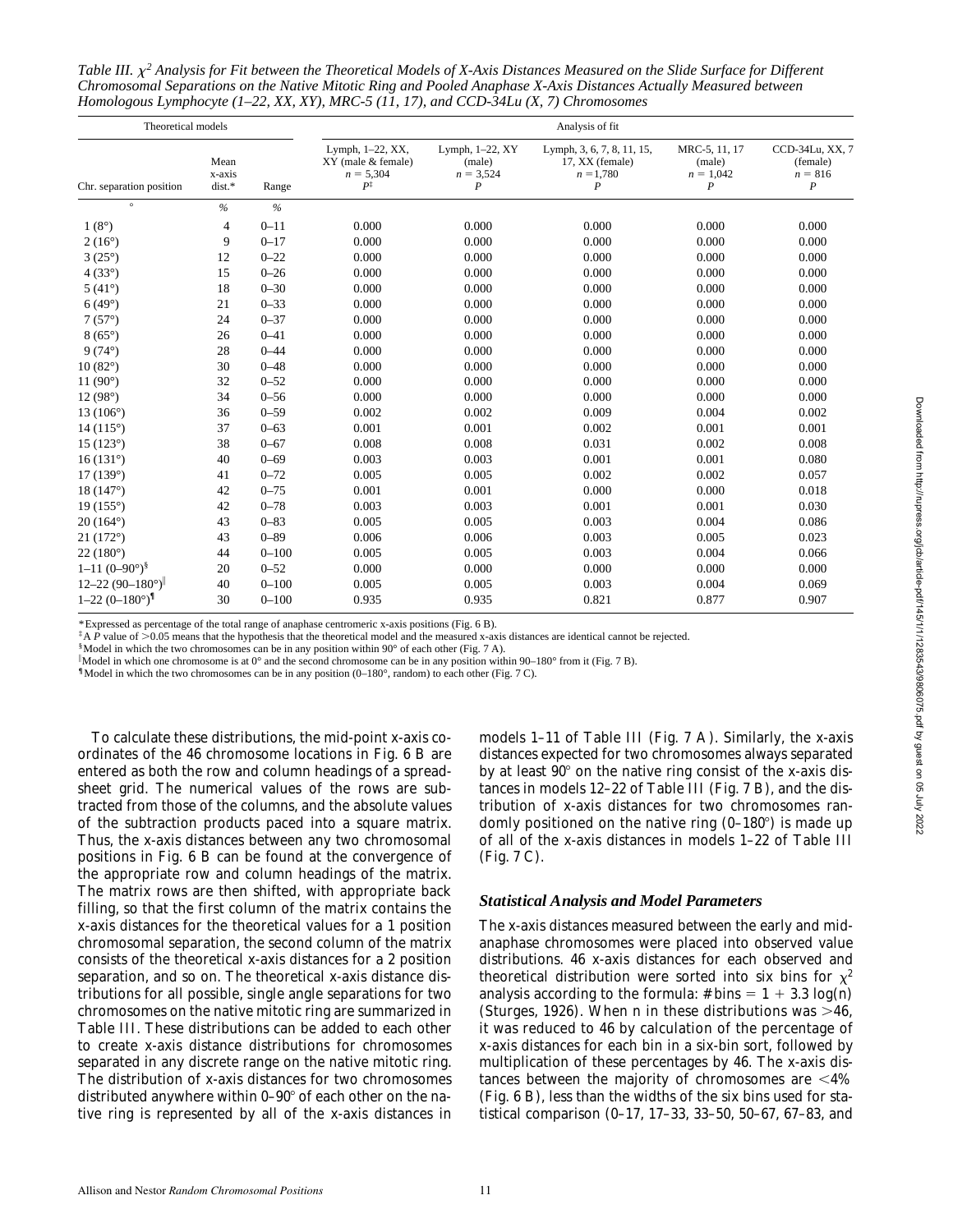

*Figure 7*. Theoretical and measured distributions of the x-axis distances between homologous chromosomes in early and midanaphases. (A–C) Theoretical models of the x-axis distance distributions for two chromosomes separated within the ranges of 0–90° (A), 90–180° (B), and 0–180° (random distribution, C). (D) Pooled x-axis distances between 5,304 homologous pairs of lymphocyte chromosomes 1–22, XX, and XY. (E) Pooled x-axis distances measured between 1,042 pairs of homologous MRC-5 chromosomes 11 and 17. (F) Pooled x-axis distances measured between 816 pairs of homologous CCD-34Lu chromosomes X and 7.

83–100%). Thus, a shift of a chromosome one or more locations out of the ideal registry on the x-axis due to fixation, or other distortions, may not prevent its measurement from being counted in the appropriate statistical bin. The model makes no assumptions on the anaphase mitotic ring's shape other than it being a closed, continuous structure with adjacent chromosomes. The model corrects for varying progress of the chromosomes toward the poles, as the polar movements of the chromosomes are placed on the y-axis and then discarded from analysis. Random distortions of chromosomal positions in the early and midanaphases from those of the metaphase plate due to the centromeres being on the inside or outside of the mitotic ring and/or to varying transit rates or paths during karyokinesis would, on average, be canceled out in measurement sets of sufficient sizes. If these errors were not random, they would impose a nonrandom chromosomal order on the early and mid-anaphase chromosomes. This was generally not the case (see below).

#### *Early and Mid-Anaphase Results*

Fig. 7, A–C, shows the theoretical distributions for two chromosomes separated by  $0-90^{\circ}$ ,  $90-180^{\circ}$ , and  $0-180^{\circ}$ (random) from each other on the native mitotic ring. Fig. 7, D–F, shows the x-axis distances measured between 5,304 pairs of homologous chromosomes (1–22, XX, XY) in anaphase lymphocytes, 1,042 pairs of homologous chromosomes (11 and 17) in MRC-5 anaphases, and 816 pairs of homologous chromosomes (X and 7) in CCD-34Lu anaphases, respectively. The measured x-axis distributions (Fig. 7, D–F) closely resemble the random  $(0-180^{\circ})$  theoretical distribution (Fig. 7 C). The  $\chi^2$  analysis of fit supports this conclusion (Table III), with a strong fit found between the pooled x-axis distances of the lymphocyte (Fig. 7 D), MRC-5 (Fig. 7 E), and CCD-34Lu homologues (Fig.  $7$  F) and the random model ( $P > 0.82$ , Table III). The lymphocyte and MRC-5 measurements did not fit any of the other theoretical models listed in Table III  $(P < 0.01)$ . However, the pooled CCD-34Lu measurements also weakly fit the 131 $^{\circ}$ , 139 $^{\circ}$ , 164 $^{\circ}$ , 180 $^{\circ}$ , and 90 $^{\circ}$ –180 $^{\circ}$  theoretical models (*P* values  $= 0.080, 0.057, 0.086, 0.066,$  and 0.069, respectively, Table III). The x-axis distances measured in male and female lymphocytes only fit the random distribution (Table III).

Table IV shows the probability of fit of the x-axis distances measured between the individual early and midanaphase homologues for all lymphocyte chromosomes (1–22, XX, XY), MRC-5 chromosomes 11 and 17, and CCD-34Lu chromosomes 7 and X with the  $0-90^\circ$ ,  $90-180^\circ$ , and  $0-180^\circ$  (random) models. 5, 10, and 23 of these 28 individual measurement sets fit ( $P > 0.05$ ) the 0–90°, 90–180°, and  $0-180^\circ$  (random) theoretical models, respectively (Table IV). The average probabilities of fit between all of these 28 individual measurement sets and the  $0-90^{\circ}$ ,  $90-$ 180 $^{\circ}$ , and the 0-180 $^{\circ}$  (random) models were 0.068, 0.092, and 0.492, respectively. Thus, while there is some heterogeneity in the fit of these individual measurement sets, the overall ring positions of individual pairs of homologues were largely random (Table IV). The heterogeneity of results may have been a chance effect due to relatively small sample sizes, nonrandom transit times, and/or spatial pathways of certain chromosomes during karyokinesis, or to certain chromosomes in some cell types having higher proportions of homologue pairs with limited distribution ranges relative to each other on the ring than predicted by chance alone.

The x-axis distances measured between the sex and somatic chromosomes in the early and mid-anaphases fur-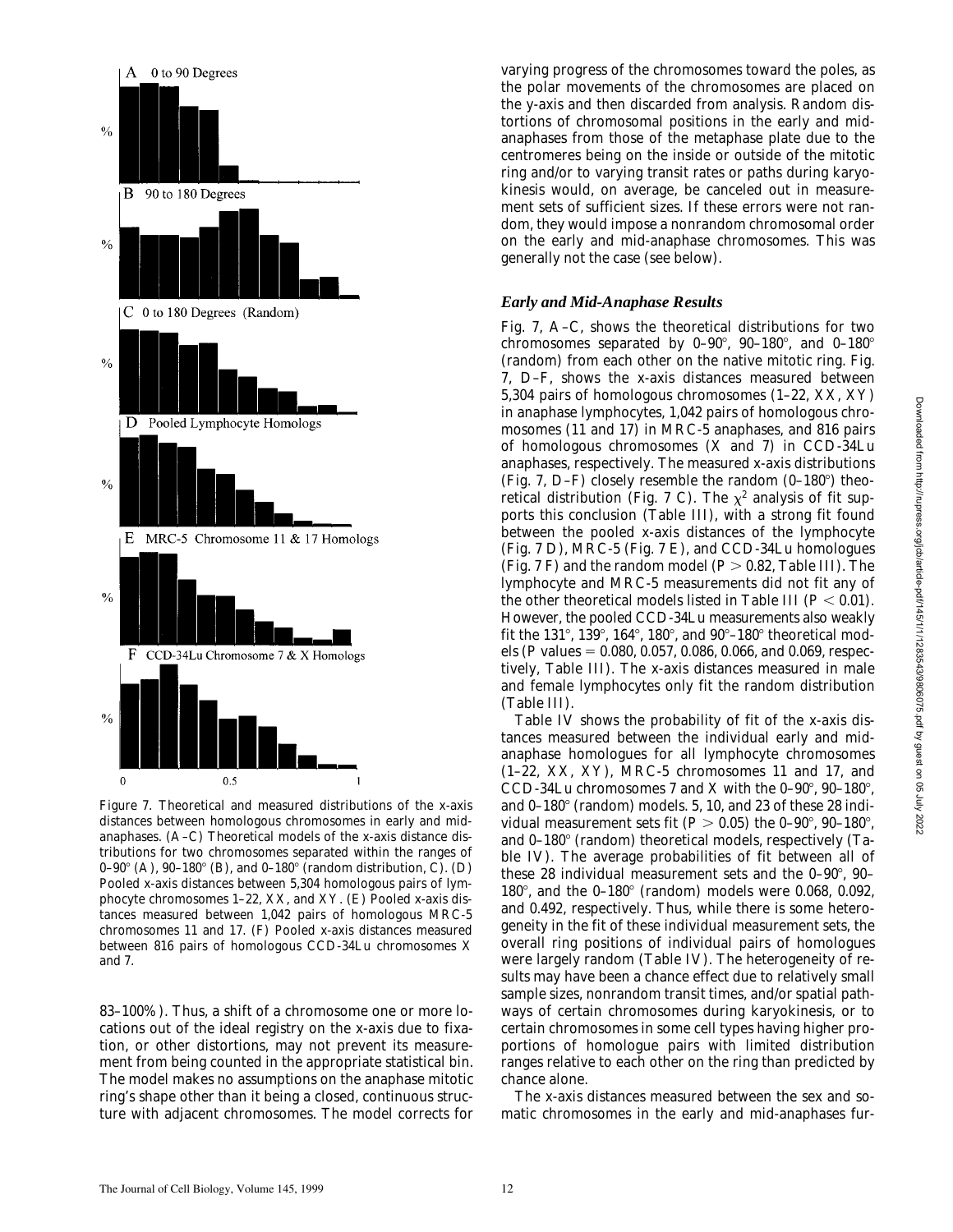*Table IV. Analysis of the Fit of the X-Axis Distances between the Individual Early and Mid-Anaphase Chromosomes of All Cell Types to the 0–90°, 90–180°, and 0–180° (Random) Theoretical Models, and of the Shortest Anaphase X-Axis Distances between the Somatic and Sex Chromosomes in Male Lymphocytes to the Two-Position Model of Chromosomal Separation (Table I)*

|                |                  |              | Theoretical models |                                       |    |                             | Sex chromosomes                          |                  |                             |                                     |
|----------------|------------------|--------------|--------------------|---------------------------------------|----|-----------------------------|------------------------------------------|------------------|-----------------------------|-------------------------------------|
|                |                  |              | Compared           |                                       |    | X                           |                                          |                  | Y                           |                                     |
| Lymph          |                  | $0-90^\circ$ |                    | $0 - 180^{\circ}$<br>90-180° (Random) |    | Shortest x-axis<br>distance |                                          |                  | Shortest x-axis<br>distance |                                     |
| Chr.           | $\boldsymbol{n}$ | $P^*$        | P                  | $\boldsymbol{P}$                      | n  |                             | $P^{\S}$<br>Range <sup>‡</sup> 2-Pos fit | $\boldsymbol{n}$ |                             | $\boldsymbol{P}$<br>Range 2-Pos fit |
|                |                  |              |                    |                                       |    | $\frac{0}{0}$               |                                          |                  | $\%$                        |                                     |
| 1              |                  | 150 0.000    | 0.667              | 0.150                                 | 46 | $0 - 74$                    | 0.000                                    | 46               | $0 - 62$                    | 0.000                               |
| $\overline{c}$ |                  | 160 0.000    | 0.527              | 0.410                                 | 46 | $0 - 54$                    | 0.000                                    | 60               | $1 - 96$                    | 0.000                               |
| 3              |                  | 172 0.000    | 0.197              | 0.304                                 | 48 | $0 - 48$                    | 0.000                                    | 48               | $0 - 46$                    | 0.000                               |
| $\overline{4}$ |                  | 158 0.000    | 0.002              | 0.688                                 | 50 | $1 - 59$                    | 0.000                                    | 48               | $0 - 52$                    | 0.000                               |
| 5              |                  | 174 0.000    | 0.180              | 0.552                                 | 46 | $0 - 36$                    | 0.150                                    | 48               | $0 - 60$                    | 0.000                               |
| 6              |                  | 334 0.002    | 0.002              | 0.775                                 | 48 | $3 - 87$                    | 0.000                                    | 52               | $0 - 40$                    | 0.371                               |
| 7              |                  | 570 0.000    | 0.009              | 0.803                                 | 50 | $1 - 63$                    | 0.000                                    | 50               | $0 - 55$                    | 0.136                               |
| 8              |                  | 254 0.002    | 0.000              | 0.205                                 | 48 | $1 - 44$                    | 0.000                                    | 48               | $0 - 71$                    | 0.000                               |
| 9              |                  | 140 0.000    | 0.006              | 0.036                                 | 46 | $1 - 71$                    | 0.000                                    | 46               | $0 - 48$                    | 0.000                               |
| 10             |                  | 140 0.000    | 0.394              | 0.002                                 | 56 | $1 - 67$                    | 0.010                                    | 46               | $1 - 42$                    | 0.000                               |
| 11             |                  | 358 0.003    | 0.000              | 0.646                                 | 48 | $0 - 54$                    | 0.006                                    | 48               | $1 - 36$                    | 0.011                               |
| 12             |                  | 154 0.000    | 0.015              | 0.571                                 | 46 | $0 - 47$                    | 0.000                                    | 48               | $0 - 50$                    | 0.000                               |
| 13             |                  | 208 0.000    | 0.168              | 0.911                                 | 56 | $1 - 54$                    | 0.000                                    | 56               | $1 - 33$                    | 0.020                               |
| 14             |                  | 168 0.000    | 0.150              | 0.374                                 | 52 | $0 - 63$                    | 0.000                                    | 46               | $1 - 37$                    | 0.000                               |
| 15             |                  | 316 0.099    | 0.000              | 0.360                                 | 52 | $1 - 50$                    | 0.013                                    | 60               | $1 - 58$                    | 0.000                               |
| 16             |                  | 164 0.054    | 0.001              | 0.590                                 | 46 | $0 - 62$                    | 0.000                                    | 60               | $1 - 60$                    | 0.006                               |
| 17             |                  | 446 0.497    | 0.000              | 0.155                                 | 48 | $0 - 69$                    | 0.000                                    | 48               | $0 - 40$                    | 0.000                               |
| 18             |                  | 142 0.024    | 0.000              | 0.000                                 | 46 | $1 - 47$                    | 0.000                                    | 50               | $1 - 36$                    | 0.002                               |
| 19             |                  | 148 0.939    | 0.000              | 0.010                                 | 48 | $0 - 59$                    | 0.000                                    | 48               | $0 - 39$                    | 0.485                               |
| 20             |                  | 142 0.043    | 0.000              | 0.033                                 | 50 | $1 - 71$                    | 0.000                                    | 52               | $0 - 34$                    | 0.000                               |
| 21             |                  | 160 0.244    | 0.000              | 0.412                                 | 46 | $0 - 54$                    | 0.094                                    | 62               | $1 - 43$                    | 0.000                               |
| 22             |                  | 154 0.000    | 0.001              | 0.628                                 | 50 | $1 - 42$                    | 0.000                                    | 46               | $1 - 34$                    | 0.000                               |
| $X-Y$          |                  | 92 0.000     | 0.027              | 0.754                                 |    |                             |                                          |                  |                             |                                     |
| $X-X$          |                  | 400 0.000    | 0.060              | 0.897                                 |    |                             |                                          |                  |                             |                                     |
|                |                  | MRC-5        |                    |                                       |    |                             |                                          |                  |                             |                                     |

| 11 | 496 0.000 0.014 | 0.935 |
|----|-----------------|-------|
| 17 | 546 0.000 0.007 | 0.657 |
|    | $CCD-34Lu$      |       |
| 7  | 408 0.000 0.069 | 0.994 |
| X  | 408 0.000 0.080 | 0.930 |

\*A  $P$  value of  $>0.05$  means that the hypothesis that the theoretical model and the measured values are identical cannot be rejected.

<sup>‡</sup>Range of x-axis distances is 0–100% of all possible centromeric x-axis positions (Fig. 6).

 $\frac{8}{3}P$  2-Pos fit, the probability of fit between the set of shortest x-axis distances measured between each somatic homologue and the sex chromosomes with the theoretical model for a 2-position chromosomal separation (Table III).

ther ruled out fixed chromosomal positions on the ring (Table IV). If the chromosomes are in a fixed order, in male mitotic rings 16 somatic homologues will always be within four positions on either side of the X and Y chromosomes; and all of the shortest x-axis distances measured between these 16 somatic and sex chromosomes would be  $\langle 26\%,$  the maximum x-axis distance for a 4 position chromosome separation (Table III). This was not the case: the range of every somatic chromosome's shortest x-axis distances to both the X and Y lymphocyte sex chromosomes

well exceeded this 26% value (Table IV). Further, all 44 sets of shortest x-axis distances between the individual somatic and sex chromosomes rejected a fit with the 1 position theoretical model at the  $P < 0.001$  level (data not shown), whereas four of these measurement sets should have fit this model strongly if fixed chromosomal positions existed on the ring. The *P* values of fit of these measurement sets to a 2-position theoretical model are also very low (Table IV), especially considering that these measurements selectively include the relatively small distances due to superimposed centromeres (Fig. 6, C–E).

We thank Professors Allen White (Department of Biomathematics, M.D. Anderson Cancer Center, Houston, TX) and Hewson Swift (Department of Biology, The University of Chicago, Chicago, IL) for their thoughtful reviews. We also thank Elisabeth Lanzl, Kay Langenderfer, Melinda Anstead, Matthew Allison, and Chad Wallace for their help in preparing this manuscript.

This work was supported by the Cancer Biology Fund of the Medical College of Ohio Foundation.

Received for publication 15 June 1998 and in revised form 19 February 1999.

#### *References*

- Bajer, A., and J. Molè-Bajer. 1956. Cine-micrographic studies of mitosis in endosperm. II. Chromosome cytoplasmic and Brownian movements. *Chromosoma.* 7:558–607.
- Bajer, A.S., and J. Molè-Bajer. 1981. Mitoses: studies of living cells: a revision of basic concepts. *In* Mitoses/Cytokineses. A.M. Zimmerman and A. Forer, editors, Academic Press, New York. 227–299.
- Barr, M.L., and E.G. Bertram. 1949. A morphological distinction between neurons of the male and female, and the behavior of the nucleolar satellite during accelerated nucleoprotein synthesis. *Nature.* 163:676–677.
- Borden, J., and L. Manuelidis. 1988. Movement of the X chromosome in epilepsy. *Science.* 242:1687–1691.
- Boveri, T. 1909. Die Blastomerenkerne von Ascaris megalocephala und die Theorie der Chromosomenindividualität. *Arch. Zellforschung.* 3:181–268.
- Carmo-Fonseca, M., C. Cunha, N. Custodio, C. Carvalho, P. Jordan, J. Ferreira, and L. Parreira. 1996. The topography of chromosomes and genes in the nucleus. *Exp. Cell Res.* 229:247–252.
- Chaly, N., and D.L. Brown. 1988. The prometaphase configuration and chromosome order in early mitosis. *J. Cell Sci.* 91:325–335.
- Choh, V., and U. De Boni. 1996. Spatial repositioning of centromeric domains during regrowth of axons in nuclei of murine dorsal root ganglion neurons *in vitro. J. Neurobiol.* 31:325–332.
- Cremer, T., A. Kurz, R. Zibbel, S. Dietzel, B. Rinke, E. Schrock, M.R. Speicher, U. Mathieu, A. Jauch, P. Emmerich, et al. 1993. Role of chromosome territories in the functional compartmentalization of the cell nucleus. *Cold Spring Harbor Symp. Quant. Biol.* 58:777–792.
- Feldman, M., T. Mello-Sampayo, and E.R. Sears. 1966. Somatic association in *Triticum aestivum*. *Proc. Natl. Acad. Sci. USA.* 50:1192–1199.
- Ferguson, M., and D.C. Ward. 1992. Cell-cycle dependent chromosomal movement in pre-mitotic human T-lymphocyte nuclei. *Chromosoma.* 101:557–565.
- Ferrer, E., and J.R. Lacadena. 1977. Homologous somatic association in radial metaphase of *Crepis* species. *Chromosoma.* 64:25–36.
- Fussell, C.P. 1984. Interphase chromosome order. A proposal. *Genetics.* 62: 193–201.
- Heneen, W.K., and W.W. Nichols. 1972. Non-random arrangement of metaphase chromosomes in cultured cells of the Indian deer, *Muntiacus* muntjak. *Cytogenetics.* 11:153–164.
- Hens, L. 1976. Chromosome distribution in Chinese hamster fibroblasts. *Chromosoma.* 57:205–217.
- Heslop-Harrison, J.S., and M.D. Bennett. 1984. Chromosome order: possible implications for development. *J. Embryol. Exp. Morph.* 83(Suppl.):51–73.
- Hiraoka, Y., D.A. Agard, and J.W. Sedat. 1990. Temporal and spatial coordination of chromosomal movement, spindle formation, and nuclear envelope breakdown during prometaphase in *Drosophila melanogaster* embryos. *J. Cell Biol.* 111:2815–2828.
- Hiraoka, Y., A.F. Dernberg, S.J. Parmelee, M.C. Rykowski, D.A. Agard, and J.W. Sedat. 1993. The onset of homologous chromosome pairing during *Drosophila melanogaster* embryogenesis. *J. Cell Biol.* 120:591–600.
- Holowacz, T., and U. De Boni. 1991. Arrangement of kinetochore proteins and satellite DNA in neuronal interphase nuclei: changes induced by gammaaminobutyric acid (GABA). *Exp. Cell Res.* 197:36–42.
- Hubert, J., and C.A. Bourgeois. 1986. The nuclear skeleton and the spatial arrangement of chromosomes in the interphase nucleus of vertebrate somatic